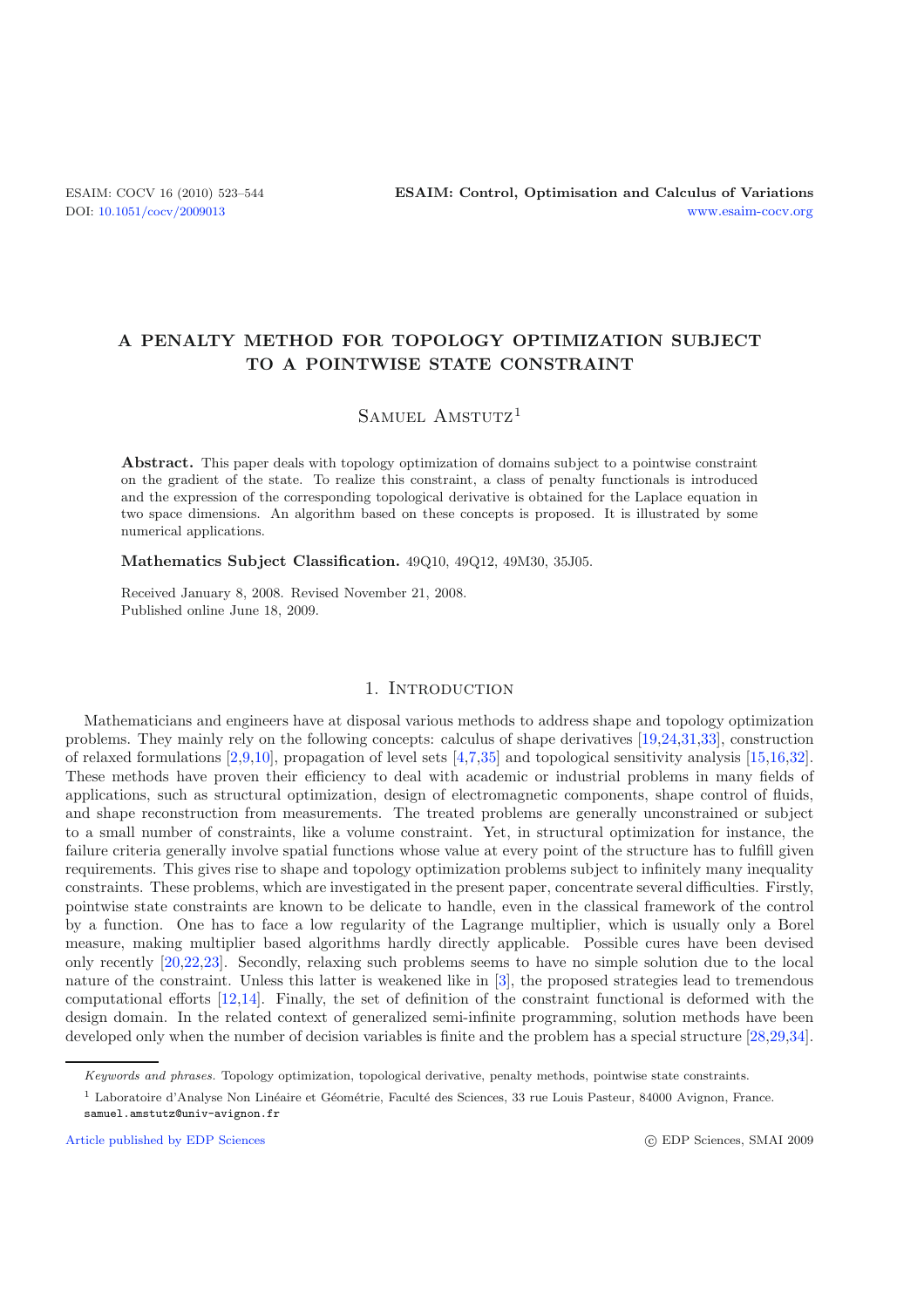For all these reasons, we opt for the use of a penalty method associated with a topological derivative based algorithm. The advantage of the topological derivative is to allow topology variations without relaxation. We recall that the principle consists in analyzing the behavior of the objective functional with respect to topology perturbations, typically the nucleation of small holes in the domain. Penalty methods do not involve any Lagrange multiplier, and penalty functionals defined in the variable domain can be constructed in a natural way. Our framework is that of second order elliptic state equations. Among them, the linear elasticity equations with a constraint on the principal stresses, like the Von Mises stress, are a target of major interest for the applications. However, the multidimensionality of this system raises technical difficulties which we want to avoid in a first step. Therefore, we focus in this paper on the scalar Laplace equation, whose solutions exhibit a similar behavior near geometric singularities. By analogy with the principal stresses, we choose a constraint acting on the gradient of the state. Using an adjoint method, we carry out the topological sensitivity analysis of a class of smooth penalty functionals. Because such functionals do not allow for an exact penalization, we construct a sequence of functionals from this class and use them within an iterative algorithm. Convergence properties, which are always very hard to study whenever shapes are involved, are not investigated at the theoretical level, but they are illustrated by some numerical experiments.

The paper is organized as follows. The model problem and the class of penalty functionals under consideration are presented in Section [2.](#page-1-0) The topological sensitivity analysis of these functionals is carried out in Sections [3](#page-3-0) and [4.](#page-4-0) The main result is stated in the end of the latter. A part of the proofs is gathered in Section [5](#page-10-0) for readability. The penalty functionals used in the computations are exhibited in Section [6,](#page-15-0) and the algorithm is described in Section [7.](#page-16-0) Section [8](#page-16-1) is dedicated to the numerical examples and concludes as to the efficiency of the method.

### <span id="page-1-3"></span>2. Problem statement

# <span id="page-1-0"></span>2.1. **The constrained problem**

Let D be a bounded domain (connected open subset) of  $\mathbb{R}^2$  with a Lipschitz boundary Γ made of two disjoint parts  $\Gamma_D$  and  $\Gamma_N$ ,  $\Gamma_D$  being of nonzero measure and  $\Gamma_N$  being of class  $\mathcal{C}^1$ . Let  $\mathcal E$  be a set of subdomains of D. For all  $\Omega \in \mathcal{E}$  we define the piecewise constant function

$$
\alpha_{\Omega} = \begin{cases} \alpha_{\text{in}} & \text{in} \quad \Omega, \\ \alpha_{\text{out}} & \text{in} \quad D \setminus \overline{\Omega}, \end{cases}
$$

<span id="page-1-1"></span>where  $\alpha_{\rm in}$  and  $\alpha_{\rm out}$  are different positive numbers. In the applications,  $D\setminus\overline{\Omega}$  will be occupied by a phase with very low conductivity meant to approximate an empty region. Hence there will hold

$$
\frac{\alpha_{\text{out}}}{\alpha_{\text{in}}} \ll 1. \tag{2.1}
$$

<span id="page-1-2"></span>Given a distribution  $g \in H_{00}^{1/2}(\Gamma_N)'$ , we denote by  $u_{\Omega} \in H^1(D)$  the solution of the boundary value problem:

$$
\begin{cases}\n-\text{div}(\alpha_{\Omega}\nabla u_{\Omega}) = 0 & \text{in } D, \\
u_{\Omega} = 0 & \text{on } \Gamma_D, \\
\alpha_{\Omega}\partial_n u_{\Omega} = g & \text{on } \Gamma_N.\n\end{cases}
$$
\n(2.2)

We want to minimize over  $\mathcal E$  an objective functional of the form  $\Omega \mapsto I_{\Omega}(u_{\Omega})$ . In addition, given a 2 by 2 symmetric positive semidefinite matrix B, an open set  $\tilde{D} \subset D$  and a positive constant M, we want to realize the constraint

$$
\frac{1}{2}B\nabla u_{\Omega} \cdot \nabla u_{\Omega} \le M \quad \text{a.e. in } \Omega \cap \tilde{D}.
$$
 (2.3)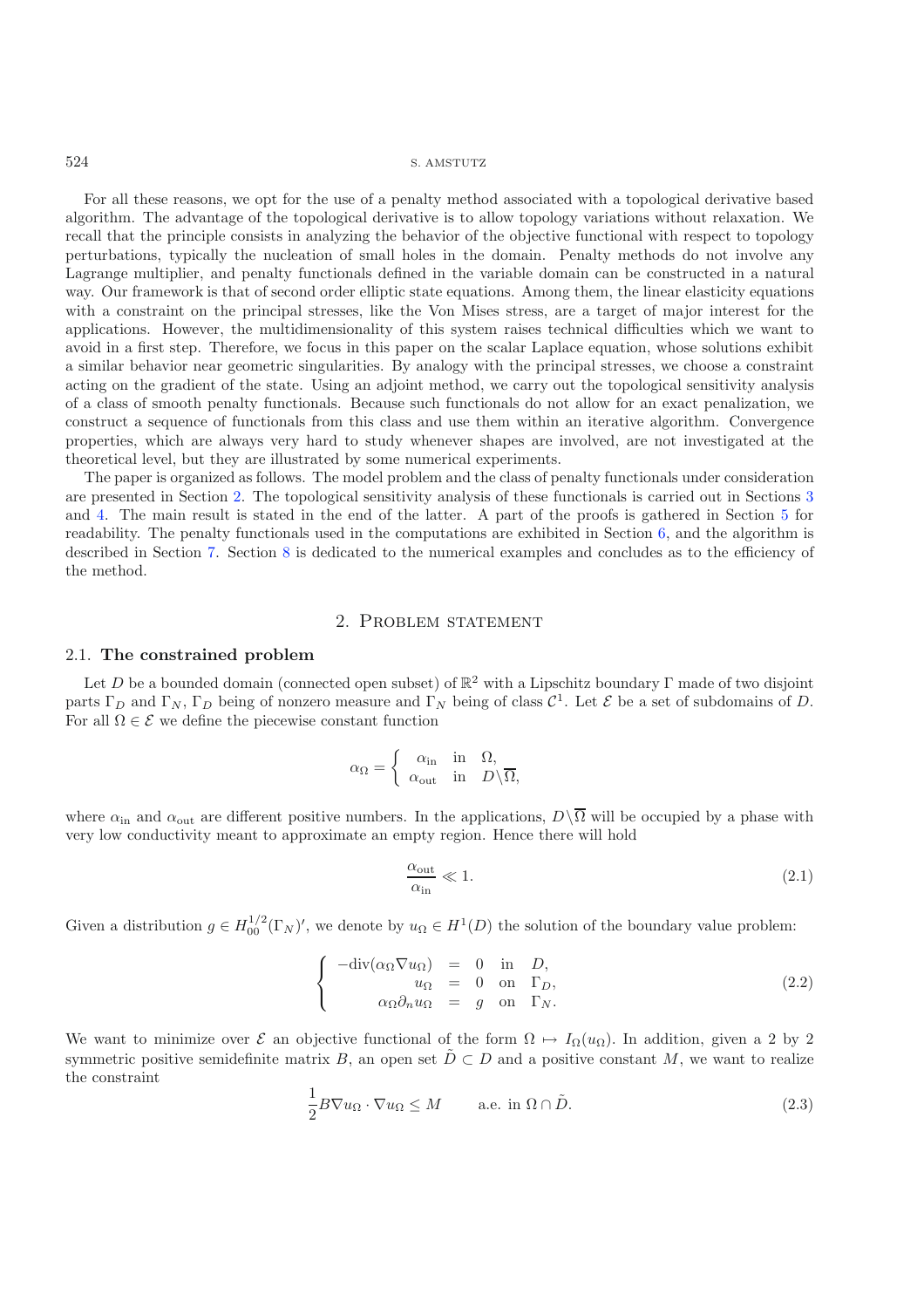<span id="page-2-1"></span>In summary, the problem under investigation reads:

$$
\min_{\Omega \in \mathcal{E}} I_{\Omega}(u_{\Omega}) \qquad \text{subject to (2.2) and (2.3).} \tag{2.4}
$$

Due to the lack of convexity property, we will content ourselves with local minimizers. The class of perturbations used to characterize these domains will be specified in Section [3.1.](#page-3-1)

### <span id="page-2-3"></span>2.2. **Penalized formulation**

Given a positive parameter  $\gamma$ , we consider the penalized objective functional

$$
I_{\Omega}^{\gamma}(u_{\Omega}) = I_{\Omega}(u_{\Omega}) + \gamma J_{\Omega}(u_{\Omega})
$$
\n(2.5)

where the penalty functional  $J_{\Omega}$  is of the form

<span id="page-2-2"></span>
$$
J_{\Omega}(u) = \int_{\tilde{D}} \beta_{\Omega} \Phi\left(\frac{1}{2}B\nabla u \cdot \nabla u\right) dx,
$$
\n(2.6)

$$
\beta_{\Omega} = \begin{cases} \beta_{\text{in}} & \text{in} \quad \Omega, \\ \beta_{\text{out}} & \text{in} \quad D \setminus \overline{\Omega}. \end{cases}
$$

The above coefficients  $\beta_{\rm in}$  and  $\beta_{\rm out}$  are constants, ideally  $\beta_{\rm out} = 0$  (however there will be a little restriction, see<br>Rem 2.1) The function  $\Phi : \mathbb{R}_{+} \to \mathbb{R}_{+}$  is assumed to be nondecreasing with at most Rem. [2.1\)](#page-2-0). The function  $\Phi : \mathbb{R}_+ \to \mathbb{R}_+$  is assumed to be nondecreasing with at most linear growth at infinity, which allows to define  $J_{\Omega}(u)$  for all  $u \in H^1(D)$ . Although  $u_{\Omega}$  generally enjoys higher regularity, but not much higher if the domain D has corners, this growth condition will be nevertheless useful for our analysis. For the sake of readability, we denote  $\Phi(\frac{1}{2}B\nabla u \cdot \nabla u)$  instead of  $\Phi \circ (\frac{1}{2}B\nabla u \cdot \nabla u)$ . The penalized problem reads:

$$
\min_{\Omega \in \mathcal{E}} I_{\Omega}^{\gamma}(u_{\Omega}) \qquad \text{subject to (2.2).} \tag{2.7}
$$

In general, problems  $(2.4)$  and  $(2.7)$  are not equivalent. More precisely, the penalization is said to be exact at a local minimizer  $\Omega^{\sharp}$  of [\(2.4\)](#page-2-1) if  $\Omega^{\sharp}$  is a local minimizer of [\(2.7\)](#page-2-2). We expect that, like in nonlinear programming, exactness can be generically achieved only if the penalty functional is non-differentiable (see *e.g.* [\[11\]](#page-20-8)). However, to enable the resolution of  $(2.7)$  by using the topological derivative, the function  $\Phi$  has to be smooth (at least  $\mathcal{C}^1$ ). This difficulty can be overcome by two ways:

- (1) Construct a sequence  $(\gamma_n)_{n\in\mathbb{N}}$  with  $\lim_{n\to+\infty}\gamma_n = +\infty$ , then solve  $(2.7)$  with  $\gamma_n$  in place of  $\gamma$  for increasing values of n.
- (2) Construct a sequence of smooth penalty functions  $(\Phi_n)_{n\in\mathbb{N}}$  tending to a presumed exact (non-differentiable) penalty function  $\Phi_{\infty}$ , then solve [\(2.7\)](#page-2-2) with  $\gamma$  fixed in advance and  $\Phi_n$  in place of  $\Phi$  for increasing values of n.

We choose the second strategy, although the first one is far more common. This choice is justified by the fact that the growth condition imposed on  $\Phi$  prohibits the use of the classical quadratic penalty function  $t \mapsto \max(t - M, 0)^2$ . We point out that this phenomenon is peculiar to nonsmooth domains, which we want to be able to address (see Rem. [4.4\)](#page-9-0). In the shape sensitivity framework with smooth boundaries, the quadratic penalty function is used *e.g.* in [\[21\]](#page-21-14).

<span id="page-2-0"></span>An example of suitable sequence of penalty functions is given in Section [6.](#page-15-0) For the moment, we assume that  $\Phi$  and  $\gamma$  are given.

**Remark 2.1.** We will see that the subsequent analysis requires the condition

$$
\frac{\alpha_{\text{out}}}{\alpha_{\text{in}}} = \frac{\beta_{\text{out}}}{\beta_{\text{in}}}.
$$
\n(2.8)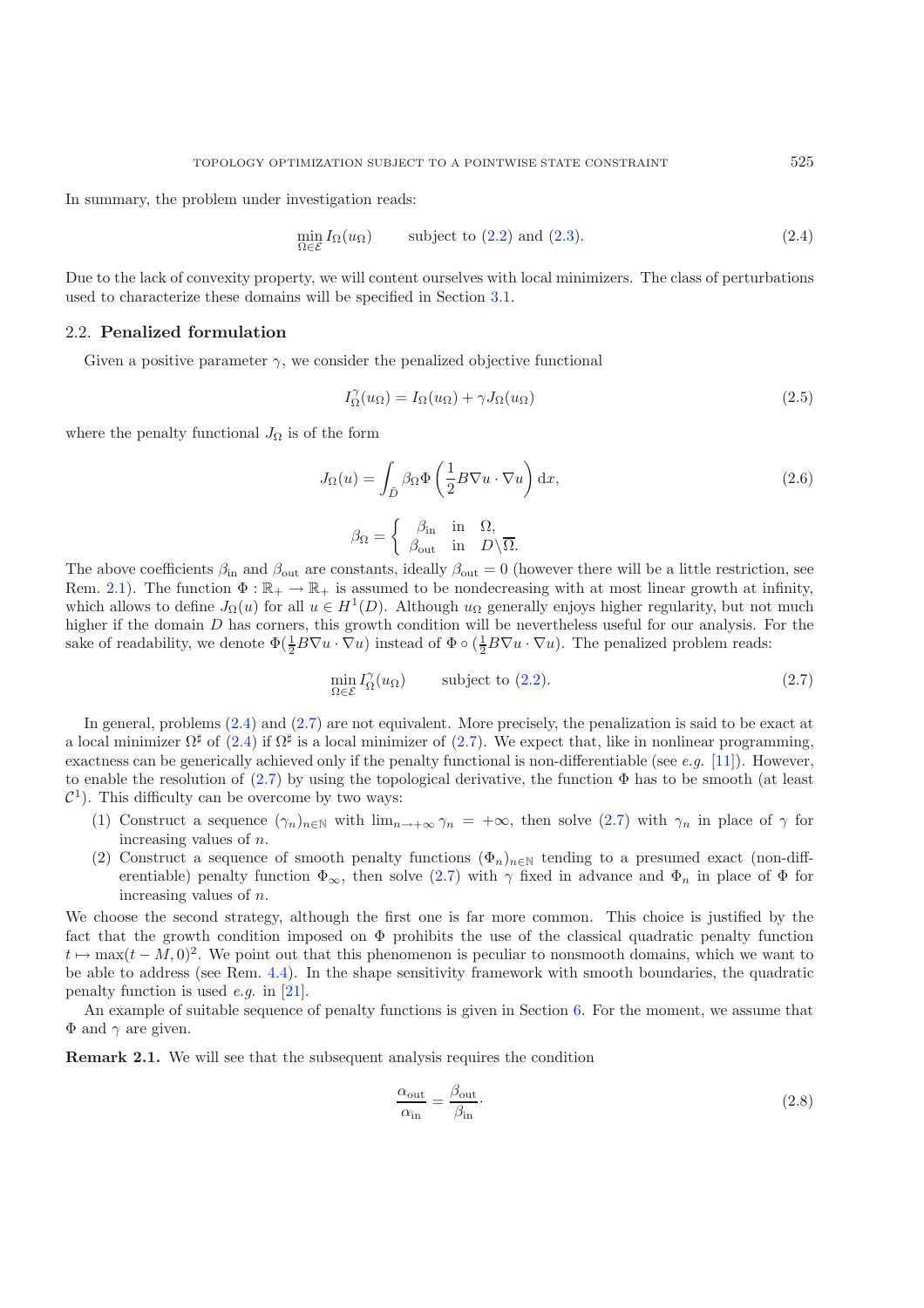<span id="page-3-0"></span>Hence  $\beta_{\text{out}}$  cannot be equal to zero. Nevertheless, in view of [\(2.1\)](#page-1-3), this limitation results only in a very minor alteration of the initial problem.

#### <span id="page-3-3"></span>3. Framework for the topological sensitivity analysis

#### <span id="page-3-1"></span>3.1. **Topology perturbations**

In order to apply a topology optimization algorithm to problem [\(2.7\)](#page-2-2) such as those proposed in [\[5](#page-20-9)[,7](#page-20-4)[,13](#page-20-10)[,16](#page-21-6)[,26\]](#page-21-15), we need to know the expression of the topological derivative of the functional  $I_{\Omega}^{\gamma}(u_{\Omega})$ . We assume that the topological derivative of the objective functional  $I_{\Omega}(u_{\Omega})$  is known. Therefore the theoretical part topological derivative of the objective functional  $I_{\Omega}(u_{\Omega})$  is known. Therefore the theoretical part of this paper is focused on the topological sensitivity analysis of the penalty functional  $J_{\Omega}(u_{\Omega})$ .

Starting from a current domain  $\Omega \subset D$ , we consider two kinds of perturbation: the creation of a hole inside  $\Omega$  and the nucleation of a new connected component to  $\Omega$ . Given a smooth bounded domain  $\omega \subset \mathbb{R}^2$ , a point  $x_0 \in D\setminus\partial\Omega$  and a parameter  $\varepsilon > 0$ , we denote by  $\omega_{\varepsilon} = x_0 + \varepsilon\omega$  the shifted and rescaled image of  $\omega$ . In this paper, we only consider circular perturbations, *i.e.*  $\omega = B(0, 1)$ ,  $\omega_{\varepsilon} = B(x_0, \varepsilon)$ . The new design domain  $\Omega_{\varepsilon}$  is defined by

<span id="page-3-4"></span>
$$
\Omega_{\varepsilon} = \begin{cases} \Omega \setminus \overline{\omega_{\varepsilon}} & \text{if } x_0 \in \Omega, \\ \Omega \cup \omega_{\varepsilon} & \text{if } x_0 \in D \setminus \overline{\Omega}. \end{cases}
$$

It is clear that  $\omega_{\varepsilon}$  is contained either in  $\Omega$  or in  $D\setminus\Omega$  provided that  $\varepsilon$  is small enough.<br>We assume from now on that  $x_0$  is fixed and for notational simplicity, we denote

We assume from now on that  $x_0$  is fixed and, for notational simplicity, we denote  $(\alpha_{\varepsilon}, \beta_{\varepsilon}, u_{\varepsilon}, J_{\varepsilon})$  instead of  $(\alpha_{\Omega_{\varepsilon}}, \beta_{\Omega_{\varepsilon}}, u_{\Omega_{\varepsilon}}, J_{\Omega_{\varepsilon}})$  and  $(\alpha_0, \beta_0, u_0, J_0)$  instead of  $(\alpha_{\Omega}, \beta_{\Omega}, u_{\Omega}, J_{\Omega})$ . The state equations and the penalty functional can be rewritten as:

<span id="page-3-5"></span>
$$
\begin{cases}\n-\text{div} \ (\alpha_{\varepsilon} \nabla u_{\varepsilon}) = 0 & \text{in} \quad D, \\
u_{\varepsilon} = 0 & \text{on} \quad \Gamma, \\
\alpha_{\varepsilon} \partial_n u_{\varepsilon} = g & \text{on} \quad \Gamma_N,\n\end{cases} \tag{3.1}
$$

$$
\alpha_{\varepsilon} \partial_n u_{\varepsilon} = g \quad \text{on} \quad \Gamma_N,
$$
  

$$
J_{\varepsilon}(u) = \int_{\tilde{D}} \beta_{\varepsilon} \Phi \left( \frac{1}{2} B \nabla u \cdot \nabla u \right) dx.
$$
 (3.2)

In all the sequel, we suppose that  $\varepsilon$  does not exceed 1. Then, for both types of perturbations,  $\alpha_{\varepsilon}$  and  $\beta_{\varepsilon}$  can be expressed as:

$$
\alpha_{\varepsilon}(x) = \begin{cases} \alpha_{0}(x) & \text{if } x \in D \backslash \overline{\omega_{\varepsilon}}, \\ \alpha_{1}(x) & \text{if } x \in \omega_{\varepsilon}, \end{cases} \qquad \beta_{\varepsilon}(x) = \begin{cases} \beta_{0}(x) & \text{if } x \in D \backslash \overline{\omega_{\varepsilon}}, \\ \beta_{1}(x) & \text{if } x \in \omega_{\varepsilon}. \end{cases} \tag{3.3}
$$

It stems from the previous assumptions that  $\alpha_0$ ,  $\alpha_1$ ,  $\beta_0$  and  $\beta_1$  are constant in a neighborhood of  $x_0$ . We denote by  $\alpha_0^*, \alpha_1^*, \beta_0^*$  and  $\beta_1^*$  the corresponding values, namely  $(\alpha_0^*, \beta_0^*, \alpha_1^*, \beta_1^*) = (\alpha_{\text{in}}, \beta_{\text{in}}, \alpha_{\text{out}}, \beta_{\text{out}})$  if  $x_0 \in \Omega$ , and  $(\alpha^*, \beta^*, \alpha^*, \beta^*) = (\alpha_{\text{in}}, \beta_{\text{in}}, \alpha_{\text{out}}, \beta_{\text{out}})$  $(\alpha_0^*, \beta_0^*, \alpha_1^*, \beta_1^*) = (\alpha_{\text{out}}, \beta_{\text{out}}, \alpha_{\text{in}}, \beta_{\text{in}})$  if  $x_0 \in D \setminus \Omega$ . Hence  $\alpha_1^* \neq \alpha_0^*$ . In connexion with Remark [2.1](#page-2-0) we assume that that

$$
\frac{\alpha_1^*}{\alpha_0^*} = \frac{\beta_1^*}{\beta_0^*}.\tag{3.4}
$$

#### 3.2. **A preliminary result**

A proof of the following proposition can be found in [\[6](#page-20-11)].

<span id="page-3-2"></span>**Proposition 3.1.** Let V be a Hilbert space. For all  $\varepsilon \in [0, \varepsilon_0)$ ,  $\varepsilon_0 > 0$ , consider a vector  $u_{\varepsilon} \in V$  solution of a *variational problem of the form*

$$
a_{\varepsilon}(u_{\varepsilon}, v) = \ell_{\varepsilon}(v) \quad \forall v \in \mathcal{V},\tag{3.5}
$$

*where*  $a_{\varepsilon}$  *and*  $\ell_{\varepsilon}$  *are a bilinear form on*  $V$  *and a linear form on*  $V$ *, respectively. For all*  $\varepsilon \in [0, \varepsilon_0)$ *, consider a functional*  $I \cdot V \to \mathbb{R}$  *and a linear form*  $I_{\varepsilon}(u_0) \in V'$ . Suppos *functional*  $J_{\varepsilon}: \mathcal{V} \to \mathbb{R}$  and a linear form  $L_{\varepsilon}(u_0) \in \mathcal{V}'$ . Suppose that the following properties hold.<br>(1) These wist two numbers  $I_{\varepsilon}$  and  $I_{\varepsilon}$  and s functions  $\in \mathbb{R}^+$  of (a)  $\in \mathbb{R}$ 

(1) *There exist two numbers*  $\delta J_1$  *and*  $\delta J_2$  *and a function*  $\varepsilon \in \mathbb{R}^+ \mapsto f(\varepsilon) \in \mathbb{R}$  *such that, when*  $\varepsilon$  *goes to zero,* 

$$
J_{\varepsilon}(u_{\varepsilon}) = J_{\varepsilon}(u_{0}) + \langle L_{\varepsilon}(u_{0}), u_{\varepsilon} - u_{0} \rangle + f(\varepsilon)\delta J_{1} + o(f(\varepsilon)), \tag{3.6}
$$

$$
J_{\varepsilon}(u_0) = J_0(u_0) + f(\varepsilon)\delta J_2 + o(f(\varepsilon)). \tag{3.7}
$$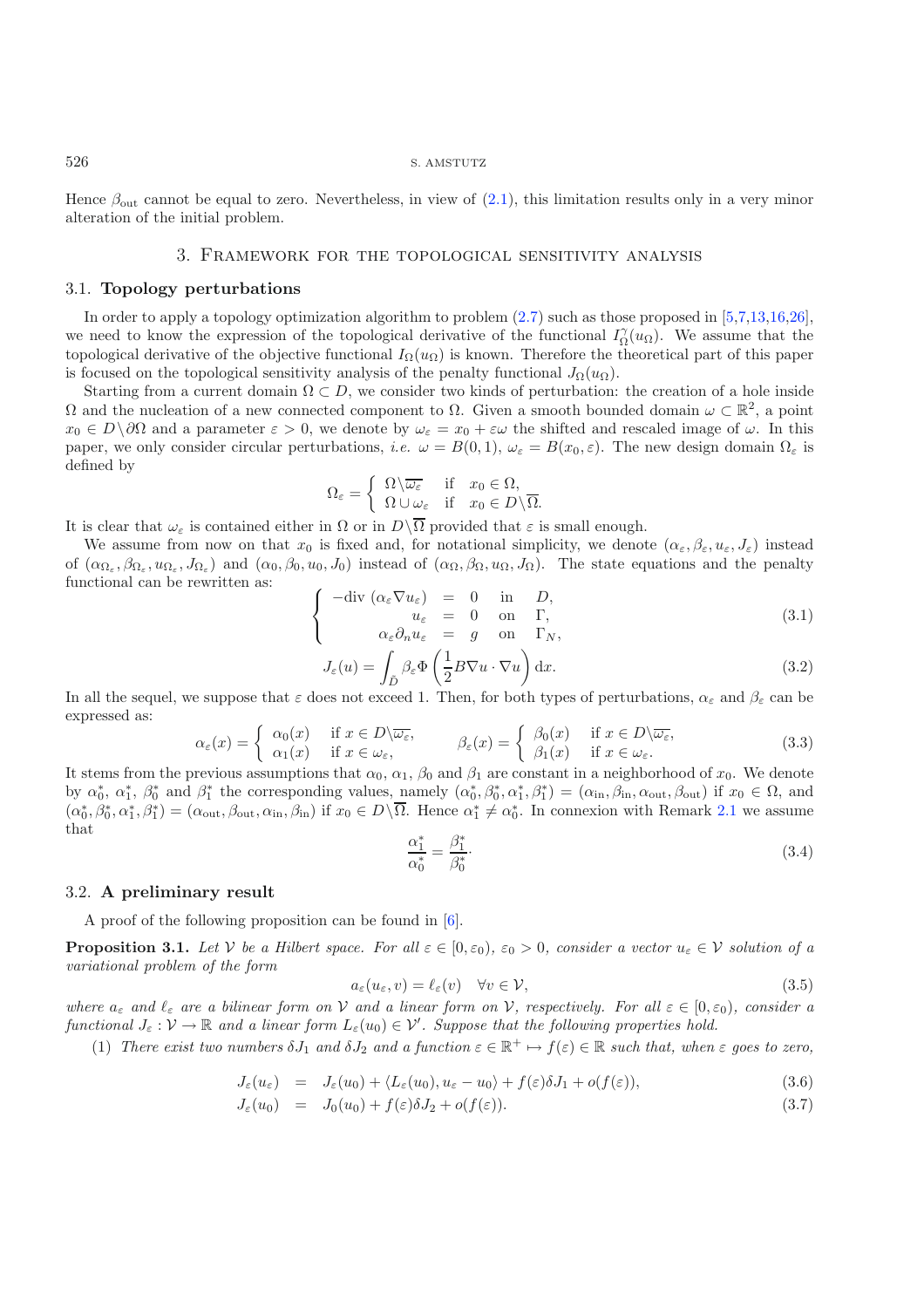<span id="page-4-1"></span>(2) *There exist two numbers*  $\delta a$  *and*  $\delta \ell$  *such that* 

$$
(a_{\varepsilon} - a_0)(u_0, v_{\varepsilon}) = f(\varepsilon)\delta a + o(f(\varepsilon)), \tag{3.8}
$$

$$
(\ell_{\varepsilon} - \ell_0)(v_{\varepsilon}) = f(\varepsilon)\delta\ell + o(f(\varepsilon)), \tag{3.9}
$$

<span id="page-4-4"></span>*where*  $v_{\varepsilon} \in V$  *is an adjoint state satisfying* 

$$
a_{\varepsilon}(\varphi, v_{\varepsilon}) = -\langle L_{\varepsilon}(u_0), \varphi \rangle \quad \forall \varphi \in \mathcal{V}.
$$
\n(3.10)

<span id="page-4-0"></span>*Then we have*

$$
J_{\varepsilon}(u_{\varepsilon}) - J_0(u_0) = f(\varepsilon)(\delta a - \delta \ell + \delta J_1 + \delta J_2) + o(f(\varepsilon)).
$$

# 4. Topological sensitivity analysis of the penalty functional

In this section we check the hypotheses of Proposition [3.1](#page-3-2) for the problem under consideration.

### 4.1. **Adjoint state**

The bilinear and linear forms associated with problem [\(3.1\)](#page-3-3) are defined in the space  $\mathcal{V} = \{u \in H^1(\Omega),\}$  $u_{\mid \Gamma_D} = 0$ } by

<span id="page-4-5"></span>
$$
a_{\varepsilon}(u,v) = \int_{D} \alpha_{\varepsilon} \nabla u \cdot \nabla v \, dx \qquad \forall u, v \in \mathcal{V}, \tag{4.1}
$$

$$
\ell_{\varepsilon}(v) = \int_{\Gamma_N} gv \, ds \qquad \forall v \in \mathcal{V}.\tag{4.2}
$$

Note that, as above, we will always denote the duality pairing between  $H_0^{1/2}(\Gamma_N)$  and its dual by an integral.<br>Although the penalty functional (3.2) is not Fréchet-differentiable on V unless  $\Phi$  is affine (see [8]), Although the penalty functional [\(3.2\)](#page-3-4) is not Fréchet-differentiable on V unless  $\Phi$  is affine (see [\[8\]](#page-20-12)), we define its tangent linear approximation at the point  $u_0$  (unperturbed solution) in a natural way by:

<span id="page-4-3"></span><span id="page-4-2"></span>
$$
\langle L_{\varepsilon}(u_0), \varphi \rangle = \int_{\tilde{D}} \beta_{\varepsilon} \Phi' \left( \frac{1}{2} B \nabla u_0 \cdot \nabla u_0 \right) B \nabla u_0 \cdot \nabla \varphi \, dx \qquad \forall \varphi \in \mathcal{V}.
$$

However, to assure that this expression is well-defined, we make the additional assumption that  $\Phi'$  is bounded. Then we define the function

$$
k_1 = \Phi'\left(\frac{1}{2}B\nabla u_0 \cdot \nabla u_0\right) \chi_{\tilde{D}},\tag{4.3}
$$

where  $\chi_{\tilde{D}}$  is the characteristic function of  $\tilde{D}$ . We derive from [\(3.10\)](#page-4-1) that the adjoint state solves:

$$
\begin{cases}\n-\text{div} \ (\alpha_{\varepsilon} \nabla v_{\varepsilon}) = + \text{div} \ (\beta_{\varepsilon} k_1 B \nabla u_0) & \text{in} \quad D, \\
v_{\varepsilon} = 0 & \text{on} \quad \Gamma_D, \\
\alpha_{\varepsilon} \partial_n v_{\varepsilon} = -\beta_{\varepsilon} k_1 B \nabla u_0 . n & \text{on} \quad \Gamma_N.\n\end{cases} \tag{4.4}
$$

### 4.2. **Variation of the bilinear form**

We begin by analyzing the asymptotic behavior of the quantity:

$$
(a_{\varepsilon} - a_0)(u_0, v_{\varepsilon}) = \int_{\omega_{\varepsilon}} (\alpha_1 - \alpha_0) \nabla u_0 \cdot \nabla v_{\varepsilon} dx.
$$
 (4.5)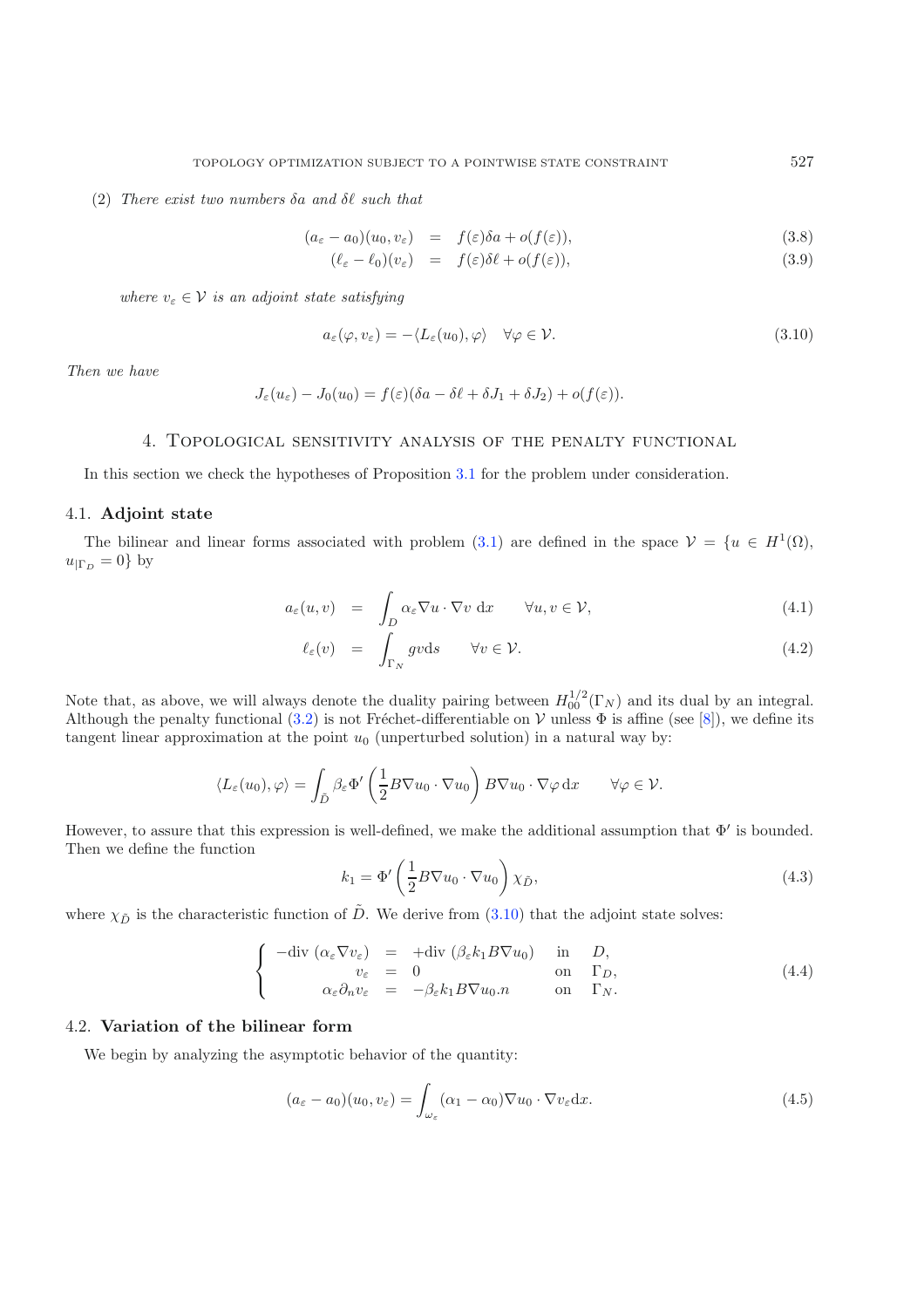We take  $\varepsilon$  sufficiently small so that  $\alpha_1, \alpha_0, \beta_1, \beta_0$  are constant in  $\omega_{\varepsilon}$ . By introducing the variation  $\tilde{v}_{\varepsilon} = v_{\varepsilon} - v_0$ , we decompose  $(4.5)$  as:

$$
(a_{\varepsilon}-a_0)(u_0, v_{\varepsilon})=\pi \varepsilon^2(\alpha_1^*-\alpha_0^*)\nabla u_0(x_0)\cdot \nabla v_0(x_0)+(\alpha_1^*-\alpha_0^*)\int_{\omega_{\varepsilon}}\nabla u_0\cdot \nabla \tilde{v}_{\varepsilon}dx+\mathcal{E}_1(\varepsilon),
$$

with

<span id="page-5-4"></span>
$$
\mathcal{E}_1(\varepsilon) = (\alpha_1^* - \alpha_0^*) \int_{\omega_{\varepsilon}} \left[ \nabla u_0 \cdot \nabla v_0 - \nabla u_0(x_0) \cdot \nabla v_0(x_0) \right] \mathrm{d}x.
$$

Starting from [\(4.4\)](#page-4-3) and using [\(3.4\)](#page-3-5), we obtain that  $\tilde{v}_{\varepsilon}$  solves:

<span id="page-5-0"></span>
$$
\begin{cases}\n-\text{div}(\alpha_{\varepsilon}\nabla\tilde{v}_{\varepsilon}) = 0 & \text{in} \quad \omega_{\varepsilon} \cup (D \setminus \overline{\omega_{\varepsilon}}), \\
[\alpha_{\varepsilon}\partial_n \tilde{v}_{\varepsilon}] = -(\alpha_1^* - \alpha_0^*) \left( \frac{\beta_0^*}{\alpha_0^*} k_1 B \nabla u_0 \cdot n + \nabla v_0 \cdot n \right) & \text{on} \quad \partial \omega_{\varepsilon}, \\
\tilde{v}_{\varepsilon} = 0 & \text{on} \quad \Gamma_D, \\
\partial_n \tilde{v}_{\varepsilon} = 0 & \text{on} \quad \Gamma_N.\n\end{cases}
$$

The notation  $[f]$  stands for the jump of the function f across  $\partial \omega_{\varepsilon}$  with the convention of a positive sign on the interior side. We set

$$
V = \frac{\beta_0^*}{\alpha_0^*} k_1(x_0) B \nabla u_0(x_0) + \nabla v_0(x_0), \tag{4.6}
$$

and we approximate  $\tilde{v}_{\varepsilon}$  by the solution  $h_{\varepsilon}^V$  of the auxiliary problem

<span id="page-5-3"></span><span id="page-5-2"></span>
$$
\begin{cases}\n-\Delta h_{\varepsilon}^{V} = 0 & \text{in } \omega_{\varepsilon} \cup (\mathbb{R}^{2} \setminus \overline{\omega_{\varepsilon}}), \\
[\alpha_{\varepsilon} \partial_{n} h_{\varepsilon}^{V}] = -(\alpha_{1}^{*} - \alpha_{0}^{*}) V \cdot n & \text{on } \partial \omega_{\varepsilon}, \\
h_{\varepsilon}^{V} \to 0 & \text{at } \infty.\n\end{cases} (4.7)
$$

<span id="page-5-1"></span>Possibly shifting the coordinate system, we assume from now on for simplicity that  $x_0 = 0$ . For a circular inclusion, the function  $h_{\varepsilon}^V$  is known explicitly as:

$$
h_{\varepsilon}^{V}(x) = -\rho \times \begin{cases} V \cdot x & \text{in } \omega_{\varepsilon}, \\ \varepsilon^{2} \frac{V \cdot x}{|x|^{2}} & \text{in } \mathbb{R}^{2} \setminus \omega_{\varepsilon}, \end{cases}
$$
 (4.8)

with

$$
\rho = \frac{\alpha_1^* - \alpha_0^*}{\alpha_1^* + \alpha_0^*}.
$$
\n(4.9)

It admits the gradient:

$$
\nabla h_{\varepsilon}^{V}(x) = -\rho \times \begin{cases} V & \text{in } \omega_{\varepsilon}, \\ \varepsilon^{2} \left[ \frac{V}{|x|^{2}} - 2(V.x) \frac{x}{|x|^{4}} \right] & \text{in } \mathbb{R}^{2} \setminus \omega_{\varepsilon}. \end{cases}
$$
(4.10)

Denoting by

$$
\mathcal{E}_2(\varepsilon) = (\alpha_1^* - \alpha_0^*) \int_{\omega_{\varepsilon}} \nabla u_0 \cdot \nabla (\tilde{v}_{\varepsilon} - h_{\varepsilon}^V) dx,
$$
  

$$
\mathcal{E}_3(\varepsilon) = (\alpha_1^* - \alpha_0^*) \int_{\omega_{\varepsilon}} (\nabla u_0 - \nabla u_0(x_0)) \cdot \nabla h_{\varepsilon}^V dx,
$$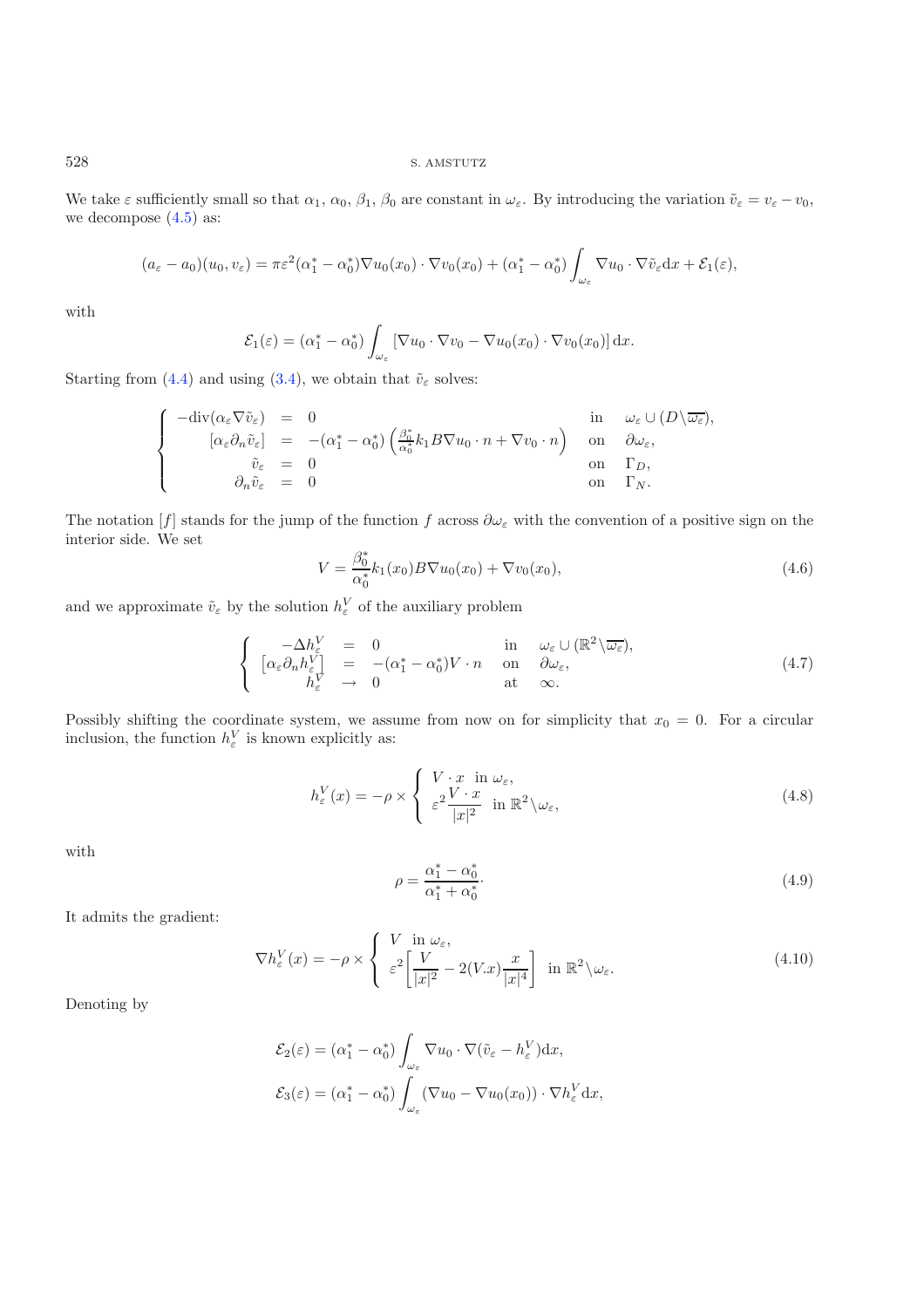<span id="page-6-1"></span>we obtain straightforwardly

<span id="page-6-0"></span>
$$
(\alpha_1^* - \alpha_0^*) \int_{\omega_{\varepsilon}} \nabla u_0 \cdot \nabla \tilde{v}_{\varepsilon} dx = (\alpha_1^* - \alpha_0^*) \int_{\omega_{\varepsilon}} \nabla u_0(x_0) \cdot \nabla h_{\varepsilon}^V dx + \mathcal{E}_2(\varepsilon) + \mathcal{E}_3(\varepsilon)
$$
  
= 
$$
-\pi \varepsilon^2 (\alpha_1^* - \alpha_0^*) \rho \nabla u_0(x_0) \cdot V + \mathcal{E}_2(\varepsilon) + \mathcal{E}_3(\varepsilon).
$$

After rearrangement, we arrive at:

$$
(a_{\varepsilon}-a_0)(u_0, v_{\varepsilon})=\pi \varepsilon^2 \rho \bigg[2\alpha_0^* \nabla u_0(x_0)\cdot \nabla v_0(x_0)-(\beta_1^*-\beta_0^*)k_1(x_0)B\nabla u_0(x_0)\cdot \nabla u_0(x_0)\bigg]+\sum_{i=1}^3 \mathcal{E}_i(\varepsilon).
$$

We shall prove in Section [5](#page-10-0) that  $\mathcal{E}_i(\varepsilon) = o(\varepsilon^2)$  for  $i = 1, 2, 3$ . We conclude that [\(3.8\)](#page-4-4) holds true with

<span id="page-6-2"></span>
$$
f(\varepsilon) = \varepsilon^2,\tag{4.11}
$$

$$
\delta a = \pi \rho \left[ 2\alpha_0^* \nabla u_0(x_0) \cdot \nabla v_0(x_0) - (\beta_1^* - \beta_0^*) k_1(x_0) B \nabla u_0(x_0) \cdot \nabla u_0(x_0) \right]. \tag{4.12}
$$

# 4.3. **Variation of the linear form**

In our case,  $\ell_{\varepsilon}$  is independent of  $\varepsilon$ , hence

$$
\delta \ell = 0. \tag{4.13}
$$

# 4.4. **Partial variation of the penalty functional with respect to the state**

We have to study the variation

<span id="page-6-3"></span>
$$
V_{J1}(\varepsilon) := J_{\varepsilon}(u_{\varepsilon}) - J_{\varepsilon}(u_{0}) - \langle L_{\varepsilon}(u_{0}), u_{\varepsilon} - u_{0} \rangle
$$
  
= 
$$
\int_{\tilde{D}} \beta_{\varepsilon} \left[ \Phi \left( \frac{1}{2} B \nabla u_{\varepsilon} \cdot \nabla u_{\varepsilon} \right) - \Phi \left( \frac{1}{2} B \nabla u_{0} \cdot \nabla u_{0} \right) - \Phi' \left( \frac{1}{2} B \nabla u_{0} \cdot \nabla u_{0} \right) B \nabla u_{0} \cdot \nabla (u_{\varepsilon} - u_{0}) \right] dx.
$$

Setting  $\tilde{u}_{\varepsilon} = u_{\varepsilon} - u_0$ , we obtain

$$
V_{J1}(\varepsilon) = \int_{\tilde{D}} \beta_{\varepsilon} \left[ \Phi \left( \frac{1}{2} B \nabla u_0 \cdot \nabla u_0 + B \nabla u_0 \cdot \nabla \tilde{u}_{\varepsilon} + \frac{1}{2} B \nabla \tilde{u}_{\varepsilon} \cdot \nabla \tilde{u}_{\varepsilon} \right) - \Phi \left( \frac{1}{2} B \nabla u_0 \cdot \nabla u_0 \right) - \Phi' \left( \frac{1}{2} B \nabla u_0 \cdot \nabla u_0 \right) B \nabla u_0 \cdot \nabla \tilde{u}_{\varepsilon} \right] dx. \tag{4.14}
$$

By difference, we find that  $\tilde{u}_\varepsilon$  solves:

$$
\begin{cases}\n-\text{div}(\alpha_{\varepsilon}\nabla\tilde{u}_{\varepsilon}) = 0 & \text{in} \quad \omega_{\varepsilon} \cup (D \backslash \overline{\omega_{\varepsilon}}), \\
[\alpha_{\varepsilon}\partial_n\tilde{u}_{\varepsilon}] = -(\alpha_1^* - \alpha_0^*)\nabla u_0 \cdot n & \text{on} \quad \partial \omega_{\varepsilon}, \\
\tilde{u}_{\varepsilon} = 0 & \text{on} \quad \Gamma_D, \\
\partial_n\tilde{u}_{\varepsilon} = 0 & \text{on} \quad \Gamma_N.\n\end{cases} (4.15)
$$

Setting now  $U = \nabla u_0(x_0)$ , we approximate  $\tilde{u}_{\varepsilon}$  by  $h_{\varepsilon}^U$  solution to [\(4.7\)](#page-5-0) with U substituted for V. It comes:

$$
V_{J1}(\varepsilon) = \int_{\tilde{D}} \beta_{\varepsilon} \left[ \Phi \left( \frac{1}{2} B \nabla u_0 \cdot \nabla u_0 + B \nabla u_0 \cdot \nabla h_{\varepsilon}^U + \frac{1}{2} B \nabla h_{\varepsilon}^U \cdot \nabla h_{\varepsilon}^U \right) - \Phi \left( \frac{1}{2} B \nabla u_0 \cdot \nabla u_0 \right) - \Phi' \left( \frac{1}{2} B \nabla u_0 \cdot \nabla u_0 \right) B \nabla u_0 \cdot \nabla h_{\varepsilon}^U \right] dx + \mathcal{E}_4(\varepsilon), \quad (4.16)
$$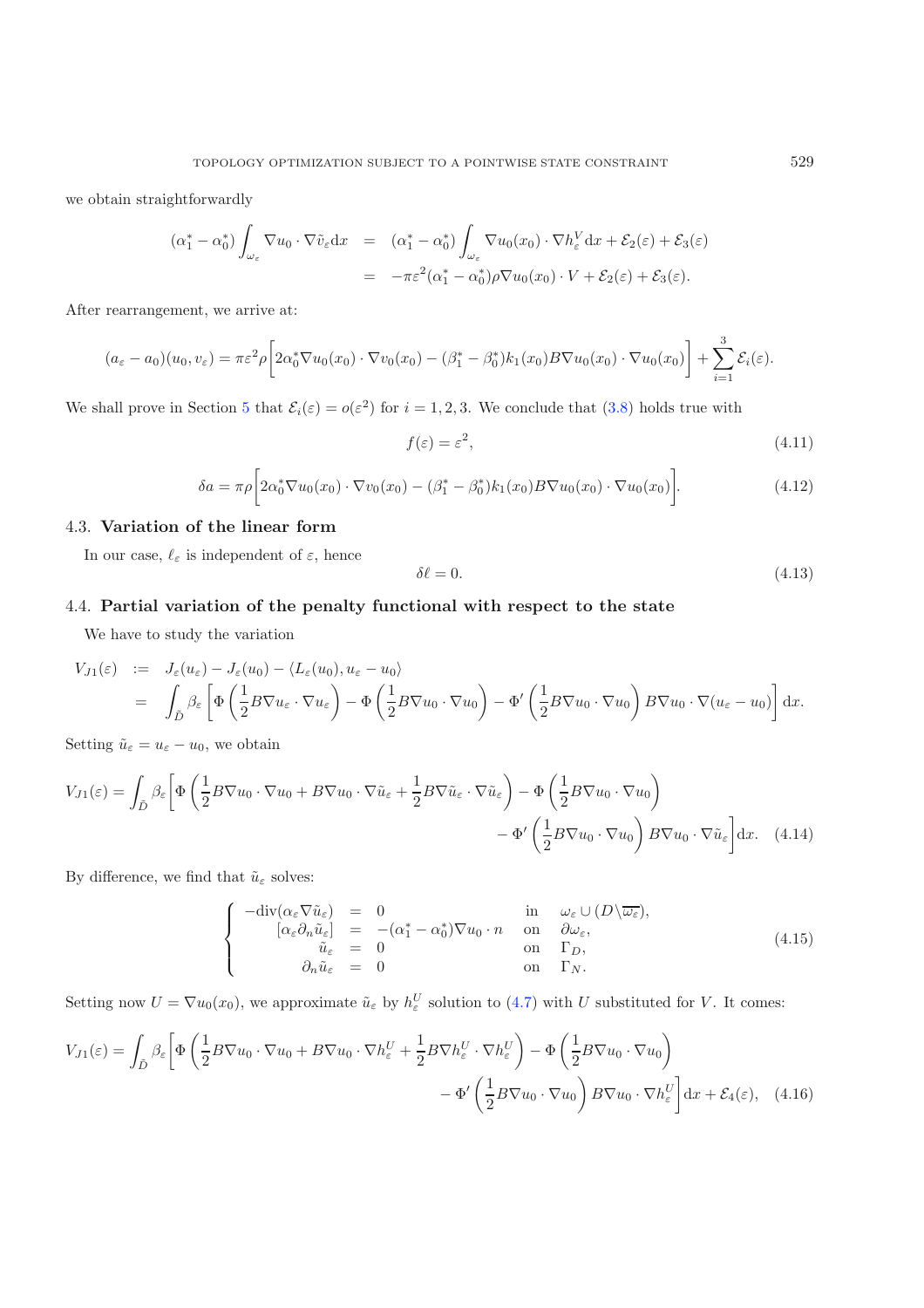with

$$
\mathcal{E}_4(\varepsilon) = \int_{\tilde{D}} \beta_{\varepsilon} \left[ \Phi \left( \frac{1}{2} B \nabla u_0 \cdot \nabla u_0 + B \nabla u_0 \cdot \nabla \tilde{u}_{\varepsilon} + \frac{1}{2} B \nabla \tilde{u}_{\varepsilon} \cdot \nabla \tilde{u}_{\varepsilon} \right) - \Phi \left( \frac{1}{2} B \nabla u_0 \cdot \nabla u_0 + B \nabla u_0 \cdot \nabla h_{\varepsilon}^U + \frac{1}{2} B \nabla h_{\varepsilon}^U \cdot \nabla h_{\varepsilon}^U \right) - \Phi' \left( \frac{1}{2} B \nabla u_0 \cdot \nabla u_0 \right) B \nabla u_0 \cdot (\nabla \tilde{u}_{\varepsilon} - \nabla h_{\varepsilon}^U) \right] dx.
$$

We assume that  $x_0 \in \tilde{D}$ . Otherwise, when  $x_0 \in D\backslash \tilde{D}$ , the theory developed in [\[6](#page-20-11)] applies and provides  $\delta J_1 = 0$ .<br>We exclude of our study the special associations  $x_0 \in \partial \tilde{D}$ . In view of the decay of  $\nabla h$ We exclude of our study the special case where  $x_0 \in \partial \tilde{D}$ . In view of the decay of  $\nabla h_{\varepsilon}^U$  as well as the regularity of  $u_0$  near  $x_0$ , we write of  $u_0$  near  $x_0$ , we write

$$
V_{J1}(\varepsilon) = \int_{\mathbb{R}^2} \beta_{\varepsilon}^* \left[ \Phi\left(\frac{1}{2}BU \cdot U + BU \cdot \nabla h_{\varepsilon}^U + \frac{1}{2}B \nabla h_{\varepsilon}^U \cdot \nabla h_{\varepsilon}^U \right) - \Phi\left(\frac{1}{2}BU \cdot U\right) - \Phi'\left(\frac{1}{2}BU \cdot U\right) BU \cdot \nabla h_{\varepsilon}^U \right] dx + \mathcal{E}_4(\varepsilon) + \mathcal{E}_5(\varepsilon),
$$

<span id="page-7-1"></span>with the adequate remainder  $\mathcal{E}_5(\varepsilon)$  and  $\beta_{\varepsilon}^*(x) = \beta_1^*$  if  $x \in \omega_{\varepsilon}$ ,  $\beta_{\varepsilon}^*(x) = \beta_0^*$  otherwise. Next we make the splitting

$$
V_{J1}(\varepsilon) = V_{J11}(\varepsilon) + V_{J12}(\varepsilon) + \mathcal{E}_4(\varepsilon) + \mathcal{E}_5(\varepsilon),
$$

where  $V_{J11}$  and  $V_{J12}$  correspond to an integration over  $\omega_{\varepsilon}$  and  $\mathbb{R}^2\setminus\overline{\omega_{\varepsilon}}$ , respectively. Using [\(4.10\)](#page-5-1) we obtain that

$$
V_{J11}(\varepsilon) = \varepsilon^2 \pi \beta_1^* \left[ \Phi \left( (1 - \rho)^2 \frac{1}{2} B U \cdot U \right) - \Phi \left( \frac{1}{2} B U \cdot U \right) + \rho \Phi' \left( \frac{1}{2} B U \cdot U \right) B U \cdot U \right].
$$

<span id="page-7-0"></span>Next, we define the function independent of  $\varepsilon$ 

$$
H_{\rho}^{U}(x) = \nabla h_{\varepsilon}^{U}(\varepsilon x) = -\rho \left[ \frac{U}{|x|^{2}} - 2(U \cdot x) \frac{x}{|x|^{4}} \right] \qquad \forall x \in \mathbb{R}^{2} \backslash \overline{\omega}.
$$
 (4.17)

A change of variable yields

$$
V_{J12}(\varepsilon) = \varepsilon^2 \int_{\mathbb{R}^2 \setminus \overline{\omega}} \beta_0^* \left[ \Phi\left(\frac{1}{2}BU \cdot U + BU \cdot H_{\rho}^U + \frac{1}{2}BH_{\rho}^U \cdot H_{\rho}^U \right) - \Phi\left(\frac{1}{2}BU \cdot U\right) - \Phi'\left(\frac{1}{2}BU \cdot U\right)BU \cdot H_{\rho}^U \right] dx.
$$

We set

$$
\Psi_{\rho}(U) = \int_{\mathbb{R}^2 \backslash \overline{\omega}} \left[ \Phi\left(\frac{1}{2}B(U + H_{\rho}^U) \cdot (U + H_{\rho}^U) \right) - \Phi\left(\frac{1}{2}BU \cdot U\right) - \Phi'\left(\frac{1}{2}BU \cdot U\right) \left(BU \cdot H_{\rho}^U + \frac{1}{2}BH_{\rho}^U \cdot H_{\rho}^U\right) \right] dx.
$$
\n(4.18)

The extra term  $\frac{1}{2}BH_{\rho}^{U} \cdot H_{\rho}^{U}$  has been added so that  $\Psi_{\rho}(U)$  vanishes whenever  $\Phi$  is linear. Thus we have

$$
V_{J12}(\varepsilon) = \varepsilon^2 \beta_0^* \bigg[ \Psi_{\rho}(U) + \frac{1}{2} \Phi' \left( \frac{1}{2} B U \cdot U \right) \int_{\mathbb{R}^2 \setminus \overline{\omega}} B H_{\rho}^U \cdot H_{\rho}^U \mathrm{d}x \bigg].
$$

A symbolic calculus of the above integral provides

$$
V_{J12}(\varepsilon) = \varepsilon^2 \beta_0^* \bigg[ \Psi_{\rho}(U) + \rho^2 \frac{\pi}{4} k_1(x_0) \text{tr}(B) |U|^2 \bigg],
$$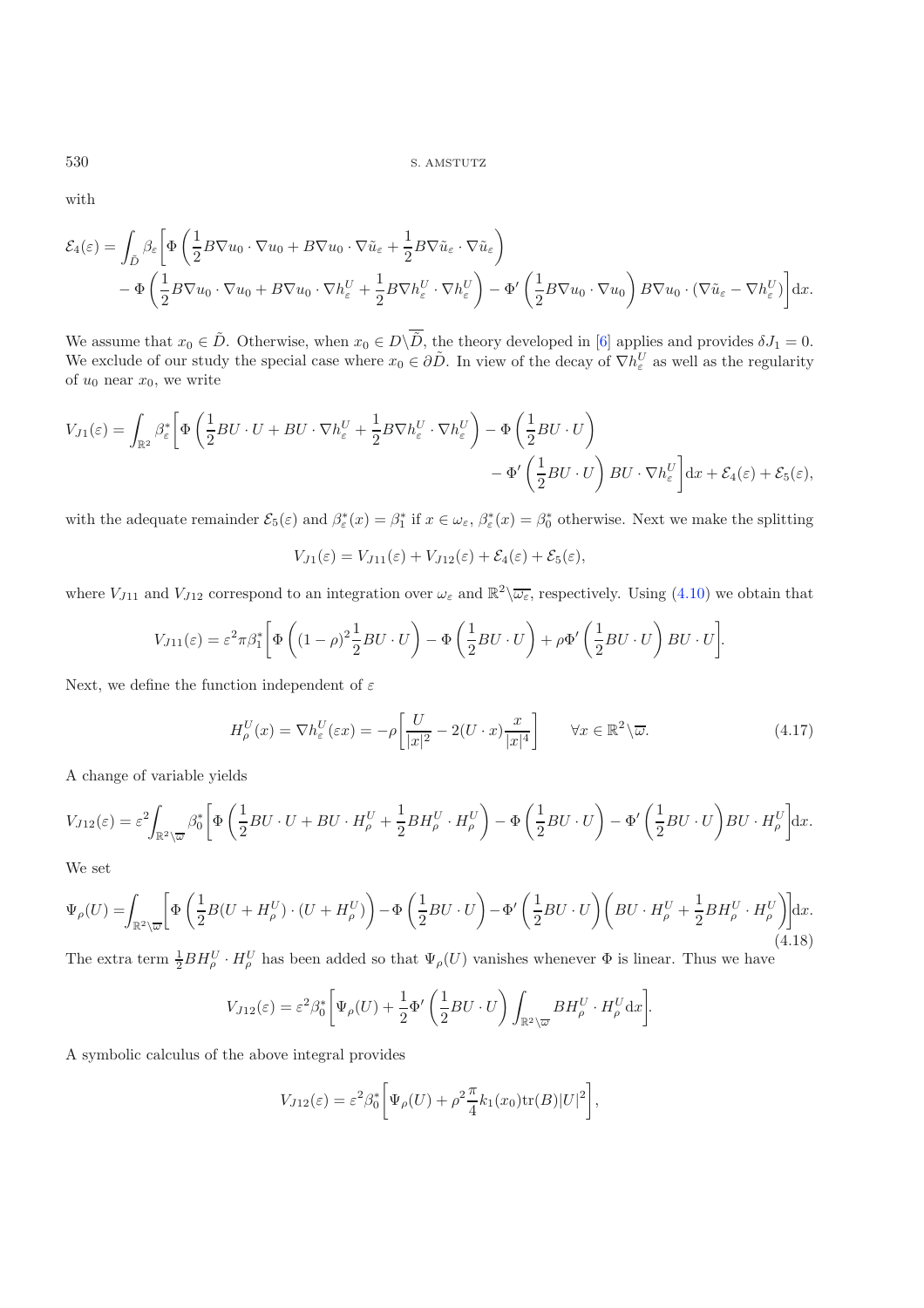<span id="page-8-1"></span>where  $tr(B)$  stands for the trace of the matrix B. We shall prove in Section [5](#page-10-0) that  $\mathcal{E}_4(\varepsilon) + \mathcal{E}_5(\varepsilon) = o(\varepsilon^2)$ . Therefore we get

$$
\delta J_1 = \pi \beta_1^* \left[ \Phi \left( (1 - \rho)^2 \frac{1}{2} B U \cdot U \right) - \Phi \left( \frac{1}{2} B U \cdot U \right) + \rho k_1(x_0) B U \cdot U \right] + \beta_0^* \left[ \Psi_\rho(U) + \rho^2 \frac{\pi}{4} k_1(x_0) \text{tr}(B) |U|^2 \right].
$$
 (4.19)

# 4.5. **Partial variation of the penalty functional with respect to the domain**

<span id="page-8-2"></span>We assume again that  $x_0 \notin \partial \tilde{D}$ . We have

$$
VJ_2(\varepsilon) := J_{\varepsilon}(u_0) - J_0(u_0)
$$
  
= 
$$
\int_{\omega_{\varepsilon} \cap \tilde{D}} (\beta_1 - \beta_0) \Phi\left(\frac{1}{2} B \nabla u_0 \cdot \nabla u_0\right) dx
$$
  
= 
$$
\pi \varepsilon^2 (\beta_1^* - \beta_0^*) \chi_{\tilde{D}}(x_0) \Phi\left(\frac{1}{2} B \nabla u_0(x_0) \cdot \nabla u_0(x_0)\right) + \mathcal{E}_6(\varepsilon),
$$

with  $\mathcal{E}_6(\varepsilon) = o(\varepsilon^2)$  (see Sect. [5\)](#page-10-0). Thus we obtain

$$
\delta J_2 = \pi (\beta_1^* - \beta_0^*) \chi_{\tilde{D}}(x_0) \Phi \left( \frac{1}{2} B \nabla u_0(x_0) \cdot \nabla u_0(x_0) \right).
$$
 (4.20)

### <span id="page-8-3"></span>4.6. **Topological derivative**

<span id="page-8-0"></span>Before stating the main result of this paper, we make a regularity assumption which will be useful to establish the needed estimates.

**Assumption 4.1.** If  $x_0 \in \tilde{D}$ , then there exists  $\eta > 0$  such that:

- (1)  $B(x_0, 2\eta) \subset \tilde{D}$ ;<br>(2)  $y_1, y_2 \subset C^{1,\alpha}(\overline{B})$
- (2)  $u_0, v_0 \in C^{1,\alpha}(\overline{B(x_0, 2\eta)}), \alpha > 0;$ <br>(2)  $u_0 \subset W^{1,4}(\tilde{D}) \overline{B(x_0, 2\eta)}).$
- (3)  $u_0 \in W^{1,4}(\tilde{D}\backslash \overline{B(x_0, 2\eta)});$ <br>(4) overy function  $u \in H^1(D)$
- (4) every function  $u \in H^1(D \setminus \overline{B(x_0, \eta)})$  satisfying

$$
\begin{cases}\n-\text{div}(\alpha_0 \nabla u) = 0 & \text{in} \quad D \setminus \overline{B(x_0, \eta)}, \\
u = 0 & \text{on} \quad \Gamma_D, \\
\alpha_0 \partial_n u = 0 & \text{on} \quad \Gamma_N\n\end{cases}
$$
\n(4.21)

belongs to  $W^{1,4}(\tilde{D}\setminus \overline{B(x_0, 2\eta)})$ .

**Remark 4.2.** Assumption [4.1](#page-8-0) is little restrictive. It is satisfied for instance in the following situation, which corresponds to the problems studied in Section [8:](#page-16-1)

- $\Phi''$ , calculated in the sense of distributions, belongs to  $L^{\infty}_{loc}(\mathbb{R}_+)$ , which implies that  $k_1$  is in  $W^{1,\infty}$  in a neighborhood of  $x_0$  and thus guarantees by elliptic regularity that  $v_0$  is locally  $W^{2,p}$ a neighborhood of  $x_0$  and thus guarantees by elliptic regularity that  $v_0$  is locally  $W^{2,p}$  for any  $p > 2$ , itself imbedded in  $\mathcal{C}^{1,1-2/p}$  (see *e.g.* [\[17\]](#page-21-16));
- D is a Lipschitz polygon with edges  $(\Gamma_j)_{j=1,\dots,N}$  and vertices  $(S_i)_{i=1,\dots,P}$ ;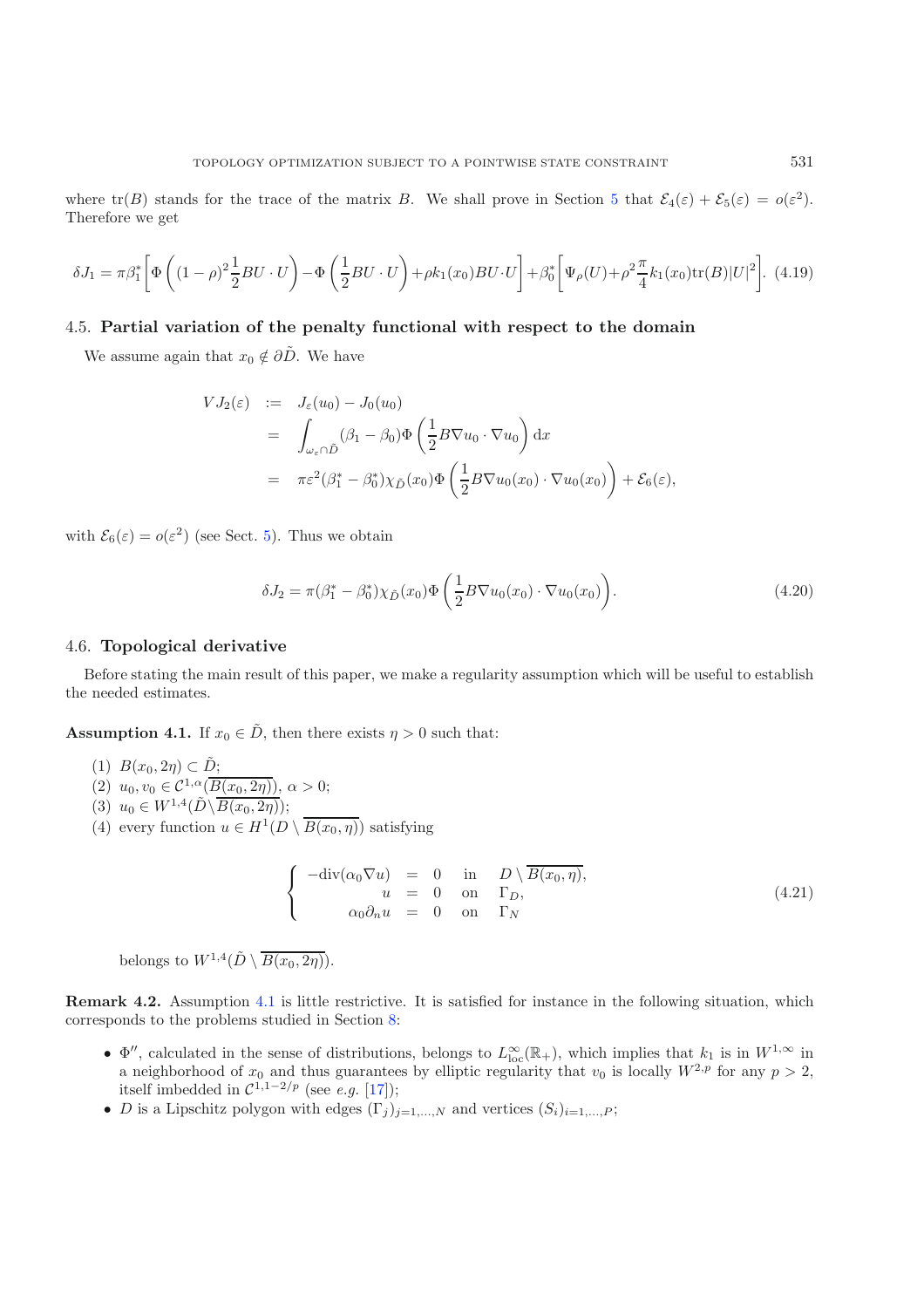- on each edge  $\Gamma_i$  the boundary condition is either  $u = 0$  or  $\partial_n u = g_i \in H^{1/2+\delta}(\Gamma_i)$ ,  $\delta > 0$ ;
- if a vertex  $S_i \in \Gamma_j \cap \Gamma_{j+1}$  where the type of boundary condition changes belongs to  $\partial \tilde{D}$ , then the interior angle between  $\Gamma_j$  and  $\Gamma_{j+1}$  is lower than  $\pi$  and, in case it is equal to  $\frac{\pi}{2}$ , the two boundary conditions are compatible (see [18] Cor 4438). are compatible (see [\[18\]](#page-21-17), Cor. 4.4.3.8);
- the interface  $\overline{\partial\Omega\setminus\partial D}$  is the disjoint union of arcs  $(\mathcal{I}_j)_{j=1,\dots,K}$  of class  $\mathcal{C}^{1,1}$  such that each arc touches the external boundary  $\partial D$  in two distinct points denoted by  $\mathcal{I}_j \cap \partial D = \{P_{j1}, P_{j2}\};$
- if a junction point  $P_{jk}$  coincides with a vertex  $S_i$  and belongs to  $\partial \tilde{D}$ , then the two interior angles defined by these curves are less than or equal to  $\pi$  and the boundary condition is locally either  $u = 0$  or  $\partial_n u = 0$ without changing.

This property is obtained by collecting results from [\[18](#page-21-17)[,27](#page-21-18)[,30](#page-21-19)] and using Sobolev imbedding theorems (see *e.g.* [\[1\]](#page-20-13)). We refer to these documents for possible extensions.

In view of Proposition [3.1,](#page-3-2) gathering [\(4.11\)](#page-6-0), [\(4.12\)](#page-6-1), [\(4.13\)](#page-6-2), [\(4.19\)](#page-8-1) and [\(4.20\)](#page-8-2) provides the following result.

<span id="page-9-1"></span>**Theorem 4.3.** *Consider a function*  $\Phi \in C^1(\mathbb{R}_+;\mathbb{R})$  *with*  $\Phi'$  *Lipschitz continuous and bounded, and choose*  $x_0 \in D\setminus\partial\Omega\setminus\partial\tilde{D}$ . We assume that all the assumptions of Section [3.1](#page-3-1) are satisfied as well as Assumption [4.1](#page-8-0). *Then the reduced penalty function*  $j(\varepsilon) = J_{\varepsilon}(u_{\varepsilon})$  *admits the asymptotic expansion* 

<span id="page-9-2"></span>
$$
j(\varepsilon) - j(0) = \varepsilon^2 G(x_0) + o(\varepsilon^2),
$$

*where the topological derivative (also called topological gradient)* G *is given by:*

$$
G = \pi \rho \left[ 2\alpha_0 \nabla u_0 \cdot \nabla v_0 + \beta_0 k_1 B \nabla u_0 \cdot \nabla u_0 \right] + \pi \beta_1 \chi_{\tilde{D}} \Phi \left( (1 - \rho)^2 \frac{1}{2} B \nabla u_0 \cdot \nabla u_0 \right) + \beta_0 \chi_{\tilde{D}} \left[ \Psi_\rho (\nabla u_0) + \rho^2 \frac{\pi}{4} k_1 \text{tr}(B) |\nabla u_0|^2 \right] - \pi \beta_0 \chi_{\tilde{D}} \Phi \left( \frac{1}{2} B \nabla u_0 \cdot \nabla u_0 \right). \tag{4.22}
$$

*We recall that*  $k_1$ *,*  $\rho$  *and*  $\Psi_\rho$  *are defined by* [\(4.3\)](#page-4-5)*,* [\(4.9\)](#page-5-2) *and* [\(4.18\)](#page-7-0)*, respectively. The adjoint state*  $v_0$  *is the unique solution of the boundary value problem:*

$$
\begin{cases}\n-\text{div} \ (\alpha_0 \nabla v_0) &= \ + \text{div} \ (\beta_0 k_1 B \nabla u_0) & \text{in} \quad D, \\
v_0 &= 0 & \text{on} \quad \Gamma_D, \\
\alpha_0 \partial_n v_0 &= -\beta_0 k_1 B \nabla u_0 . n & \text{on} \quad \Gamma_N.\n\end{cases} \tag{4.23}
$$

### <span id="page-9-0"></span>**Remark 4.4.**

- (1) The assumption of boundedness of  $\Phi'$ , which implies the Lipschitz continuity of  $\Phi$ , will be used several times in the proof of Theorem [4.3,](#page-9-1) but it can be weakened. However, in order to be assured of the existence of an  $H^1$  solution to [\(4.4\)](#page-4-3) when  $\nabla u_0 \in L^4(D)$  (which is the best  $L^p$  regularity to be expected<br>in a Linschitz domain), we need a growth condition of the type  $|\Phi'(x)| \le a + h\sqrt{x}$  (see [8]). This in a Lipschitz domain), we need a growth condition of the type  $|\Phi'(x)| \le a + b\sqrt{x}$  (see [\[8](#page-20-12)]). This condition is obviously not fulfilled by penalty functions with quadratic growth. Conversely if  $\Phi'$  had a condition is obviously not fulfilled by penalty functions with quadratic growth. Conversely, if  $\Phi'$  had a linear growth, we would need  $\nabla u_0 \in L^6(D)$ , hence every angle would have to be less that  $3\pi/2$ . Thus we have assumed that  $\Phi'$  is bounded for simplicity of the proofs as well as for practical reasons.
- (2) Expression [\(4.22\)](#page-9-2) is related to a very general result, therefore not fully explicit, stated in [\[25\]](#page-21-20) for an arbitrarily-shaped perforation with Neumann condition on its boundary. However, the proof given in [\[25\]](#page-21-20) is valid only if D has a smooth boundary. The capability to deal with domains with corners is essential here, and significantly complicates the analysis.
- (3) When  $\Phi$  is convex, the function  $\Psi_{\rho}$  is everywhere nonnegative by construction.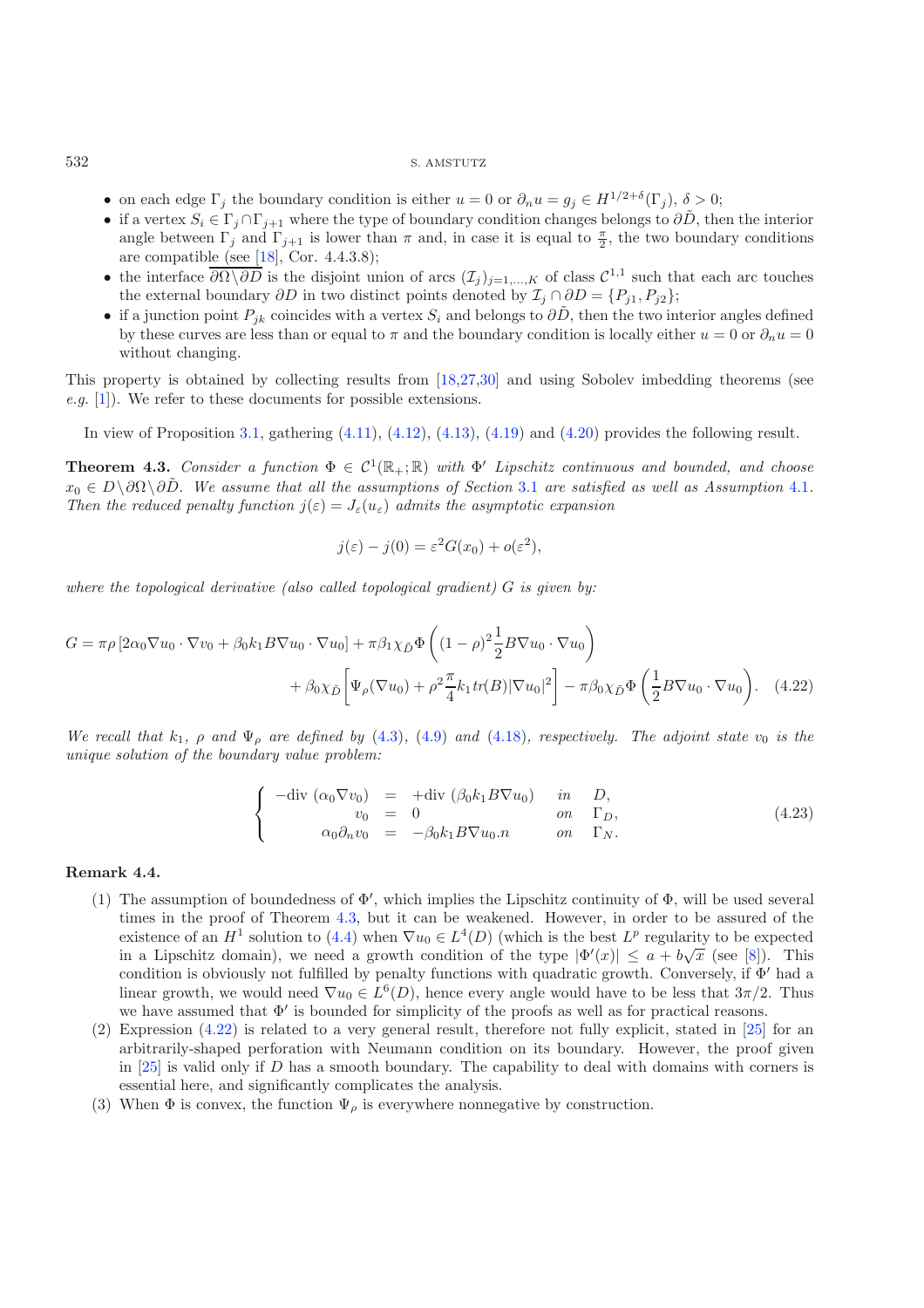# <span id="page-10-4"></span>4.7. **Expression of**  $\Psi_{\rho}(U)$  **in the isotropic case**

When B is the identity matrix, we observe that  $\Psi_{\rho}(U)$  is invariant by rotation of the vector U. Therefore we can write

$$
\Psi_{\rho}(U) = \hat{\Psi}_{\rho}\left(\frac{1}{2}|U|^2\right).
$$

Plugging  $(4.17)$  into  $(4.18)$  and taking U parallel to the x-axis yields after a change of variable and rearrangement:

$$
\hat{\Psi}_{\rho}(\sigma) = \rho \int_0^{\rho} \int_0^{\pi} \frac{1}{t^2} \left[ \Phi(\sigma(1+t^2 + 2t\cos\theta)) - \Phi(\sigma) - \Phi'(\sigma)\sigma(t^2 + 2t\cos\theta) \right] d\theta dt.
$$
 (4.24)

### 5. Auxiliary estimates

# <span id="page-10-3"></span><span id="page-10-0"></span>5.1. **Preliminary lemmas**

<span id="page-10-1"></span>**Lemma 5.1.** (1) *For any vector*  $V \in \mathbb{R}^2$  *and any positive radius* R*, we have* 

$$
||h_{\varepsilon}^V||_{L^2(D)} = O(\varepsilon^{3/2}),
$$

$$
\|\nabla h_{\varepsilon}^V\|_{L^p(D)} = O(\varepsilon^{2/p}) \qquad \forall p > 1,
$$

$$
||h_{\varepsilon}^V||_{L^p(D \setminus B(x_0, R))} + ||\nabla h_{\varepsilon}^V||_{L^p(D \setminus B(x_0, R))} = O(\varepsilon^2) \qquad \forall p \ge 1.
$$

(2) Given a function  $\psi : D \to \mathbb{R}^2$  which is Hölder continuous in the vicinity of  $x_0$ , consider the solution  $w_{\varepsilon}$  of the sustem: *of the system:*

$$
\begin{cases}\n-\text{div}(\alpha_{\varepsilon} \nabla w_{\varepsilon}) = 0 & \text{in } \omega_{\varepsilon} \cup (D \setminus \overline{\omega_{\varepsilon}}), \\
[\alpha_{\varepsilon} \partial_n w_{\varepsilon}] = -(\alpha_1^* - \alpha_0^*) \psi \cdot n & \text{on } \partial \omega_{\varepsilon}, \\
w_{\varepsilon} = 0 & \text{on } \Gamma_D, \\
\partial_n w_{\varepsilon} = 0 & \text{on } \Gamma_N.\n\end{cases} (5.1)
$$

*Then we have*

$$
||w_{\varepsilon}-h_{\varepsilon}^{\psi(x_0)}||_{H^1(D)}=o(\varepsilon).
$$

<span id="page-10-2"></span>*Proof.* The first part of the lemma derives straightforwardly from the expressions [\(4.8\)](#page-5-3) and [\(4.10\)](#page-5-1). Therefore we concentrate on the second part. To do so, we take an arbitrary test function  $\varphi \in \mathcal{V}$ . On the one hand, the variational formulation associated with [\(5.1\)](#page-10-1) provides

$$
\int_D \alpha_{\varepsilon} \nabla w_{\varepsilon} \cdot \nabla \varphi dx = -(\alpha_1^* - \alpha_0^*) \int_{\partial \omega_{\varepsilon}} (\psi \cdot n) \varphi ds.
$$

On the other hand, the Green formula together with [\(4.7\)](#page-5-0) yield

$$
\int_{D} \alpha_{\varepsilon} \nabla h_{\varepsilon} \cdot \nabla \varphi \, dx = -(\alpha_{1}^{*} - \alpha_{0}^{*}) \int_{\partial \omega_{\varepsilon}} (\psi(x_{0}) \cdot n) \varphi \, ds + (\alpha_{\text{in}} - \alpha_{\text{out}}) \int_{\partial \Omega \cap D} \partial_{n} h_{\varepsilon} \varphi \, ds + \int_{\Gamma_{N}} \alpha_{0} \partial_{n} h_{\varepsilon} \varphi \, ds.
$$

For notational simplicity, we have dropped the superscript in  $h_{\varepsilon}^{\psi(x_0)}$ . It follows that the difference  $e_{\varepsilon} := w_{\varepsilon} - h_{\varepsilon}$ satisfies

$$
\int_{D} \alpha_{\varepsilon} \nabla e_{\varepsilon} \cdot \nabla \varphi \, dx = -(\alpha_{1}^{*} - \alpha_{0}^{*}) \int_{\partial \omega_{\varepsilon}} (\psi - \psi(x_{0})) \cdot n\varphi \, ds - (\alpha_{\text{in}} - \alpha_{\text{out}}) \int_{\partial \Omega \cap D} \partial_{n} h_{\varepsilon} \varphi \, ds - \int_{\Gamma_{N}} \alpha_{0} \partial_{n} h_{\varepsilon} \varphi \, ds. \tag{5.2}
$$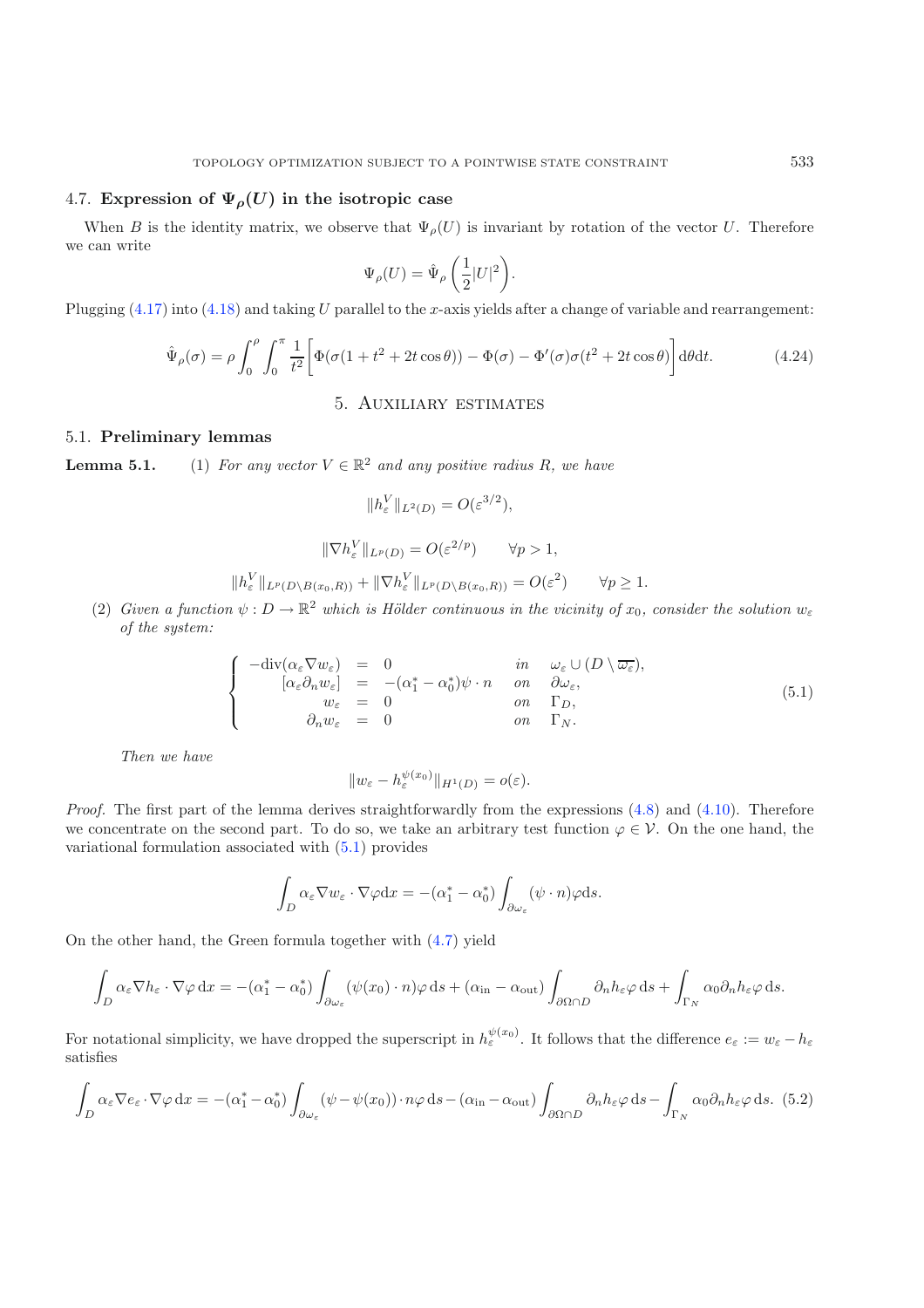By a change of variable, the  $\alpha$ -Hölder continuity of  $\psi$  in the vicinity of  $x_0$  (0 <  $\alpha$  < 1) and the trace theorem, we get for  $\varepsilon$  small enough

$$
\left| \int_{\partial \omega_{\varepsilon}} (\psi - \psi(x_0)) \cdot n\varphi \, ds \right| = \varepsilon \left| \int_{\partial \omega} (\psi(\varepsilon x) - \psi(x_0)) \cdot n\varphi(\varepsilon x) ds \right|
$$
  
\n
$$
\leq c \varepsilon^{1+\alpha} \| \varphi(\varepsilon x) \|_{H^{1/2}(\partial \omega)}
$$
  
\n
$$
\leq c \varepsilon^{1+\alpha} \| \varphi(\varepsilon x) \|_{H^1(\omega)}
$$
  
\n
$$
\leq c \varepsilon^{\alpha} \| \varphi \|_{L^2(\omega_{\varepsilon})} + c \varepsilon^{1+\alpha} \| \nabla \varphi \|_{L^2(\omega_{\varepsilon})}.
$$

The Hölder inequality and the Sobolev imbedding theorem yield  $\|\varphi\|_{L^2(\omega_{\varepsilon})} \leq c \varepsilon^{1/p} \|\varphi\|_{L^{2p/(p-1)}(\omega_{\varepsilon})} \leq c \varepsilon^{1/p}$  $\|\varphi\|_{H^1(D)}$  for any  $p > 1$ . It comes

$$
\left| \int_{\partial \omega_{\varepsilon}} (\psi - \psi(x_0)) \cdot n\varphi \, ds \right| \leq c (\varepsilon^{\alpha + 1/p} + \varepsilon^{\alpha + 1}) ||\varphi||_{H^1(D)}.
$$

We estimate the other terms of [\(5.2\)](#page-10-2) with the help of the first part of the lemma. We arrive at

<span id="page-11-0"></span>
$$
\left| \int_D \alpha_{\varepsilon} \nabla e_{\varepsilon} \cdot \nabla \varphi \, dx \right| \leq c (\varepsilon^{\alpha+1/p} + \varepsilon^{\alpha+1} + \varepsilon^2) \|\varphi\|_{H^1(D)}.
$$

Besides, we have the boundary condition  $e_{\varepsilon} = -h_{\varepsilon}$  on  $\Gamma_D$ , which satisfies  $||h_{\varepsilon}||_{H^{1/2}(\Gamma_D)} \leq c\varepsilon^2$ . Thus we obtain by elliptic regularity

$$
\|e_{\varepsilon}\|_{H^1(D)} \le c(\varepsilon^{\alpha+1/p} + \varepsilon^{\alpha+1} + \varepsilon^2).
$$
  
The proof is achieved by choosing any  $p \in \left(1, \frac{1}{1-\alpha}\right)$ .

<span id="page-11-1"></span>**Lemma 5.2.** *For the variation*  $\tilde{u}_{\varepsilon} = u_{\varepsilon} - u_0$  *we have* 

$$
\|\tilde{u}_{\varepsilon}\|_{H^1(D)} = O(\varepsilon),\tag{5.3}
$$

$$
\|\tilde{u}_{\varepsilon}\|_{W^{1,4}(\tilde{D}\setminus\overline{B(x_0,2\eta)})}=o(\varepsilon).
$$

*Proof.* (1) In view of [\(4.15\)](#page-6-3), [\(5.3\)](#page-11-0) is a straightforward application of Lemma [5.1.](#page-10-3) Indeed, we have

$$
\|\tilde{u}_{\varepsilon}\|_{H^1(D)} \le \|\tilde{u}_{\varepsilon} - h_{\varepsilon}^U\|_{H^1(D)} + \|h_{\varepsilon}^U\|_{H^1(D)}.
$$

The first term is a  $o(\varepsilon)$  and the second one is a  $O(\varepsilon)$ .

(2) Let B be the set of all functions  $u \in H^1(D\setminus \overline{B(x_0, \eta)})$  satisfying [\(4.21\)](#page-8-3). Due to Assumption [4.1,](#page-8-0) we have  $\mathcal{B}_{|\tilde{D}\setminus\overline{B(x_0,2\eta)}} \subset W^{1,4}(\tilde{D}\setminus\overline{B(x_0,2\eta)})$ . It is then easy to check that  $\mathcal B$  is a Banach space when it is endowed with the norms

$$
||u||_1 = ||u||_{H^1(D \setminus \overline{B(x_0, \eta)})},
$$
  

$$
||u||_2 = ||u||_{H^1(D \setminus \overline{B(x_0, \eta)})} + ||u||_{W^{1,4}(\tilde{D} \setminus \overline{B(x_0, 2\eta)})}.
$$

By virtue of the open mapping theorem, these norms are equivalent. Using Lemma [5.1](#page-10-3) completes the proof.

 $\Box$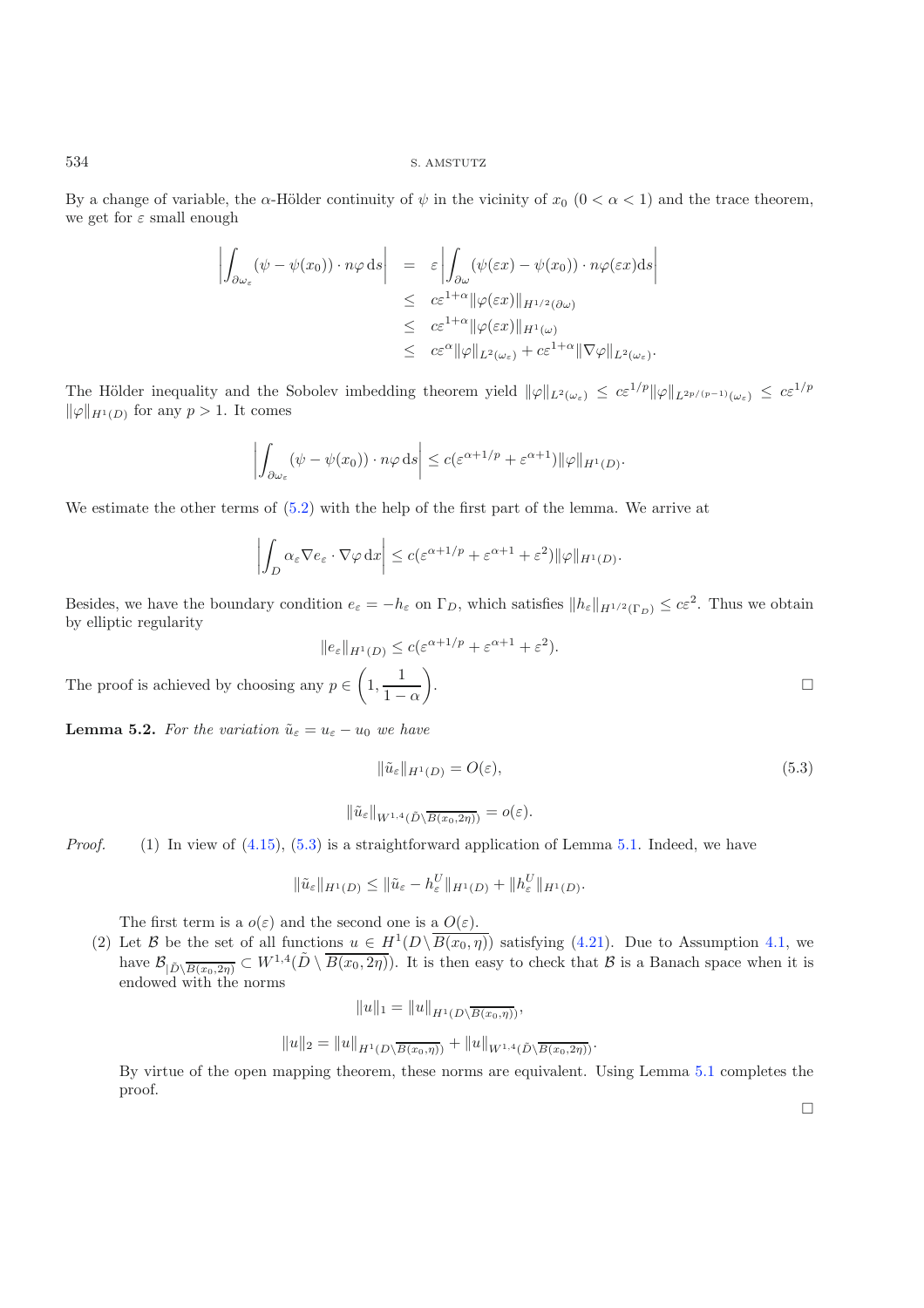### 5.2. **Asymptotic behavior of the remainders**

We shall prove that  $\mathcal{E}_i(\varepsilon) = o(\varepsilon^2)$  for  $i = 1, ..., 6$ . For simplicity, we use the letter c to denote any constant independent of  $\varepsilon$ . We focus on the case where  $x_0 \in \tilde{D}$ , the other case being treated in [\[6\]](#page-20-11). It will appear that the function Φ needs to be extended to the whole real line. We still denote by Φ such an extension, constructed in such a way that it is of class  $\mathcal{C}^1$  on R with Lipschitz continuous and bounded derivative.

- (1) Using the regularity of  $u_0$  and  $v_0$  near  $x_0$ , it is straightforward to check that  $\mathcal{E}_1(\varepsilon) = O(\varepsilon^{2+\alpha})$ .
- (2) It stems from the Cauchy-Schwarz inequality that

$$
|\mathcal{E}_2(\varepsilon)| \leq c\varepsilon \|\tilde{v}_{\varepsilon} - h_{\varepsilon}^V\|_{H^1(D)}.
$$

We recall that V is defined by [\(4.6\)](#page-5-4). Applying Lemma [5.1](#page-10-3) with  $\psi = \frac{\beta_0^*}{\beta_1^*} k_1 B \nabla u_0 + \nabla v_0$  results in

$$
\|\tilde{v}_{\varepsilon}-h_{\varepsilon}^V\|_{H^1(D)}=o(\varepsilon).
$$

We conclude that  $\mathcal{E}_2(\varepsilon) = o(\varepsilon^2)$ .

- (3) Using the Cauchy-Schwarz inequality, Lemma [5.1](#page-10-3) and the regularity of  $u_0$  in the vicinity of  $x_0$ , we obtain straightforwardly that  $\mathcal{E}_3(\varepsilon) = O(\varepsilon^{2+\alpha})$ .
- (4) We use the simplified notations  $D_1 = B(x_0, 2\eta)$  and  $D_2 = \tilde{D} \setminus \overline{B(x_0, 2\eta)}$ . We make the splitting  $\mathcal{E}_4(\varepsilon) = \mathcal{E}_4^1(\varepsilon) + \mathcal{E}_4^{21}(\varepsilon) + \mathcal{E}_4^{22}(\varepsilon)$  with

$$
\mathcal{E}_4^1(\varepsilon) = \int_{\tilde{D}} \beta_{\varepsilon} \left[ \Phi \left( \frac{1}{2} B \nabla u_0 \cdot \nabla u_0 + B \nabla u_0 \cdot \nabla \tilde{u}_{\varepsilon} + \frac{1}{2} B \nabla \tilde{u}_{\varepsilon} \cdot \nabla \tilde{u}_{\varepsilon} \right) - \Phi \left( \frac{1}{2} B \nabla u_0 \cdot \nabla u_0 + B \nabla u_0 \cdot \nabla \tilde{u}_{\varepsilon} + \frac{1}{2} B \nabla h_{\varepsilon}^U \cdot \nabla h_{\varepsilon}^U \right) \right] dx,
$$

$$
\mathcal{E}_{4}^{2i}(\varepsilon) = \int_{D_{i}} \beta_{\varepsilon} \left[ \Phi\left(\frac{1}{2} B \nabla u_{0} \cdot \nabla u_{0} + B \nabla u_{0} \cdot \nabla \tilde{u}_{\varepsilon} + \frac{1}{2} B \nabla h_{\varepsilon}^{U} \cdot \nabla h_{\varepsilon}^{U} \right) \right] - \Phi\left(\frac{1}{2} B \nabla u_{0} \cdot \nabla u_{0} + B \nabla u_{0} \cdot \nabla h_{\varepsilon}^{U} + \frac{1}{2} B \nabla h_{\varepsilon}^{U} \cdot \nabla h_{\varepsilon}^{U}\right) - \Phi'\left(\frac{1}{2} B \nabla u_{0} \cdot \nabla u_{0}\right) B \nabla u_{0} \cdot (\nabla \tilde{u}_{\varepsilon} - \nabla h_{\varepsilon}^{U}) \right] dx.
$$

Using that  $\Phi$  is Lipschitz continuous yields

$$
\begin{array}{rcl}\n|\mathcal{E}_4^1(\varepsilon)| & \leq & c \int_D \beta_\varepsilon \left| \frac{1}{2} B \nabla \tilde{u}_\varepsilon \cdot \nabla \tilde{u}_\varepsilon - \frac{1}{2} B \nabla h_\varepsilon^U \cdot \nabla h_\varepsilon^U \right| \, \mathrm{d}x \\
& \leq & c \|\nabla \tilde{u}_\varepsilon - \nabla h_\varepsilon^U\|_{L^2(D)} \|\nabla \tilde{u}_\varepsilon + \nabla h_\varepsilon^U\|_{L^2(D)} \\
& \leq & c \|\tilde{u}_\varepsilon - h_\varepsilon^U\|_{H^1(D)} (\|\tilde{u}_\varepsilon\|_{H^1(D)} + \|h_\varepsilon^U\|_{H^1(D)}).\n\end{array}
$$

Lemmas [5.1](#page-10-3) and [5.2](#page-11-1) entail  $\mathcal{E}_4^1(\varepsilon) = o(\varepsilon^2)$ .<br>By the mean value theorem, there exist

By the mean value theorem, there exists a function  $\xi : D_1 \to \mathbb{R}$  such that almost everywhere in  $D_1$ 

$$
\Phi\left(\frac{1}{2}B\nabla u_0\cdot\nabla u_0 + B\nabla u_0\cdot\nabla\tilde{u}_{\varepsilon} + \frac{1}{2}B\nabla h_{\varepsilon}^U\cdot\nabla h_{\varepsilon}^U\right) \n- \Phi\left(\frac{1}{2}B\nabla u_0\cdot\nabla u_0 + B\nabla u_0\cdot\nabla h_{\varepsilon}^U + \frac{1}{2}B\nabla h_{\varepsilon}^U\cdot\nabla h_{\varepsilon}^U\right) = \Phi'(\xi)B\nabla u_0\cdot(\nabla\tilde{u}_{\varepsilon} - \nabla h_{\varepsilon}^U),
$$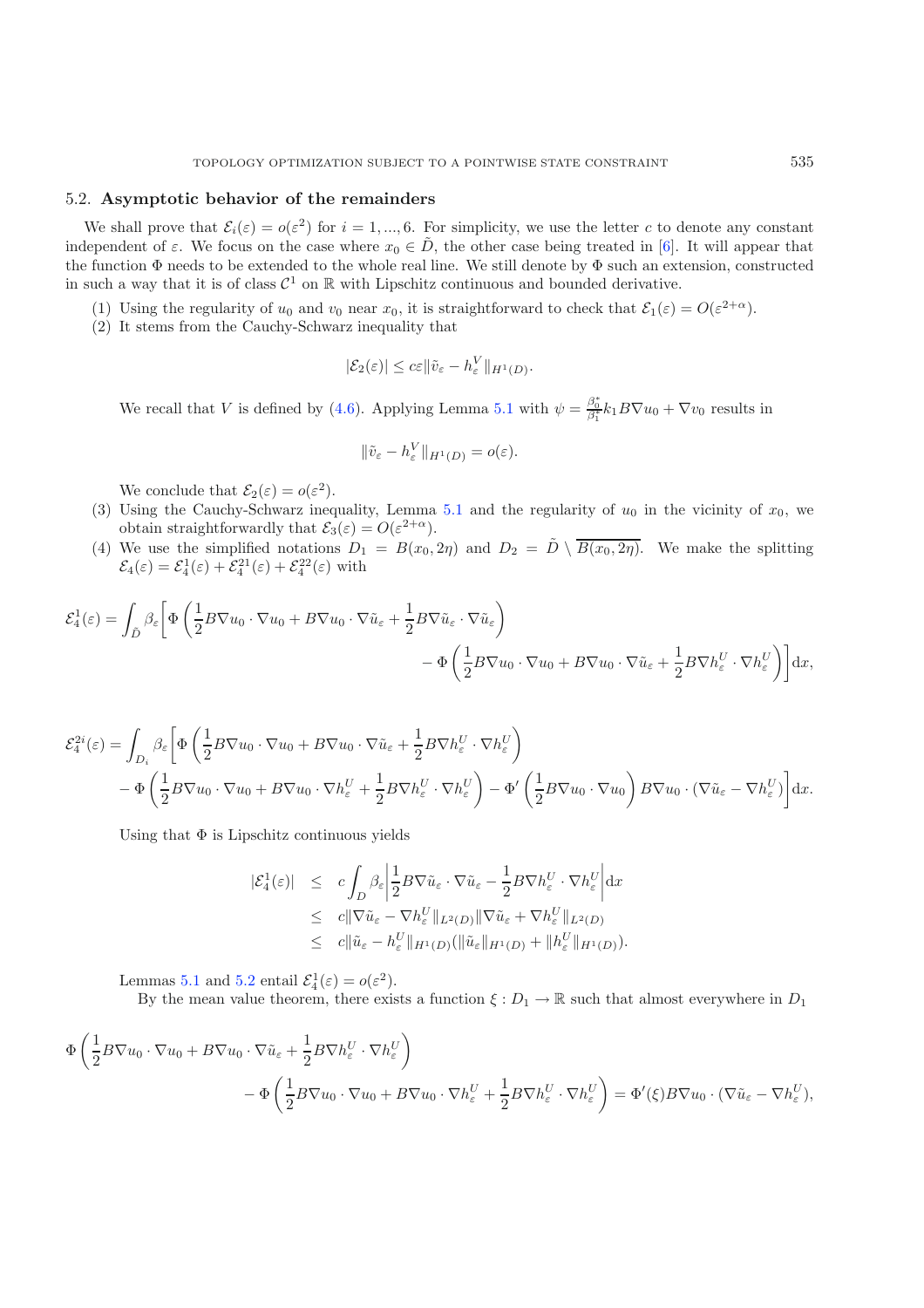and

$$
\left|\xi - \frac{1}{2}B\nabla u_0 \cdot \nabla u_0 - \frac{1}{2}B\nabla h_{\varepsilon}^U \cdot \nabla h_{\varepsilon}^U\right| \le \max(|B\nabla u_0 \cdot \nabla \tilde{u}_{\varepsilon}|, |B\nabla u_0 \cdot \nabla h_{\varepsilon}^U|). \tag{5.4}
$$

It comes

$$
\mathcal{E}_4^{21}(\varepsilon) = \int_{D_1} \beta_{\varepsilon} \left( \Phi'(\xi) - \Phi' \left( \frac{1}{2} B \nabla u_0 \cdot \nabla u_0 \right) \right) B \nabla u_0 \cdot (\nabla \tilde{u}_{\varepsilon} - \nabla h_{\varepsilon}^U) dx.
$$

The  $W^{1,\infty}$  regularity of  $u_0$  in  $D_1$ , the Cauchy-Schwarz inequality and the Lipschitz continuity of  $\Phi'$ yield:

$$
|\mathcal{E}_4^{21}(\varepsilon)| \leq c \left\| \xi - \frac{1}{2} B \nabla u_0 \cdot \nabla u_0 \right\|_{L^2(D_1)} \|\nabla \tilde{u}_{\varepsilon} - \nabla h_{\varepsilon}^U\|_{L^2(D_1)}.
$$

Using  $(5.4)$  we get:

$$
|\mathcal{E}_4^{21}(\varepsilon)| \leq c \left( \|B\nabla u_0\cdot \nabla \tilde u_\varepsilon\|_{L^2(D_1)} + \|B\nabla u_0\cdot \nabla h_\varepsilon^U\|_{L^2(D_1)} + \left\|\frac{1}{2}B\nabla h_\varepsilon^U\cdot \nabla h_\varepsilon^U\right\|_{L^2(D_1)} \right) \|\nabla \tilde u_\varepsilon - \nabla h_\varepsilon^U\|_{L^2(D_1)}.
$$

Using again the  $W^{1,\infty}$  regularity of  $u_0$  in  $D_1$  together with Lemmas [5.1](#page-10-3) and [5.2](#page-11-1) we derive that  $\mathcal{E}_4^{21}(\varepsilon) =$  $o(\varepsilon^2)$ .

It stems from the Lipschitz continuity of Φ and Lemma [5.1](#page-10-3) that

$$
\mathcal{E}_4^{22}(\varepsilon) = \int_{D_2} \beta_{\varepsilon} \left[ \Phi \left( \frac{1}{2} B \nabla u_0 \cdot \nabla u_0 + B \nabla u_0 \cdot \nabla \tilde{u}_{\varepsilon} \right) - \Phi \left( \frac{1}{2} B \nabla u_0 \cdot \nabla u_0 + B \nabla u_0 \cdot \nabla h_{\varepsilon}^U \right) \right. \\ \left. - \Phi' \left( \frac{1}{2} B \nabla u_0 \cdot \nabla u_0 \right) B \nabla u_0 \cdot (\nabla \tilde{u}_{\varepsilon} - \nabla h_{\varepsilon}^U) \right] dx + O(\varepsilon^4).
$$

This expression can be rewritten as:

$$
\mathcal{E}_4^{22}(\varepsilon) = \int_{D_2} \beta_{\varepsilon} \left[ \Phi\left(\frac{1}{2} B \nabla u_0 \cdot \nabla u_0 + B \nabla u_0 \cdot \nabla \tilde{u}_{\varepsilon}\right) - \Phi\left(\frac{1}{2} B \nabla u_0 \cdot \nabla u_0\right) - \Phi'\left(\frac{1}{2} B \nabla u_0 \cdot \nabla u_0\right) B \nabla u_0 \cdot \nabla \tilde{u}_{\varepsilon} \right] dx
$$

$$
- \int_{D_2} \beta_{\varepsilon} \left[ \Phi\left(\frac{1}{2} B \nabla u_0 \cdot \nabla u_0 + B \nabla u_0 \cdot \nabla h_{\varepsilon}^U\right) - \Phi\left(\frac{1}{2} B \nabla u_0 \cdot \nabla u_0\right) - \Phi'\left(\frac{1}{2} B \nabla u_0 \cdot \nabla u_0\right) B \nabla u_0 \cdot \nabla h_{\varepsilon}^U \right] dx + O(\varepsilon^4).
$$

Using the mean value theorem and the Lipschitz continuity of  $\Phi'$ , it comes

$$
|\mathcal{E}_4^{22}(\varepsilon)| \leq c \int_{D_2} |B \nabla u_0 \cdot \nabla \tilde{u}_{\varepsilon}|^2 \mathrm{d}x + c \int_{D_2} |B \nabla u_0 \cdot \nabla h_{\varepsilon}^V|^2 \mathrm{d}x + c\varepsilon^4.
$$

The Cauchy-Schwarz inequality together with the assumption that  $u_0 \in W^{1,4}(D_2)$  yield

$$
|\mathcal{E}_4^{22}(\varepsilon)| \leq c||\nabla u_0||^2_{L^4(D_2)} ||\nabla \tilde{u}_{\varepsilon}||^2_{L^4(D_2)} + c||\nabla u_0||^2_{L^4(D_2)} ||\nabla h^V_{\varepsilon}||^2_{L^4(D_2)} + c\varepsilon^4.
$$

Using Lemmas [5.1](#page-10-3) and [5.2,](#page-11-1) it comes  $\mathcal{E}_4^{22}(\varepsilon) = o(\varepsilon^2)$ . We conclude that  $\mathcal{E}_4(\varepsilon) = o(\varepsilon^2)$ . (5) We use the notation

$$
V_{J1}(\varepsilon) - \mathcal{E}_4(\varepsilon) = \int_{\tilde{D}} \beta_{\varepsilon}(y) F_{\varepsilon}(y, y) dy
$$

<span id="page-13-0"></span>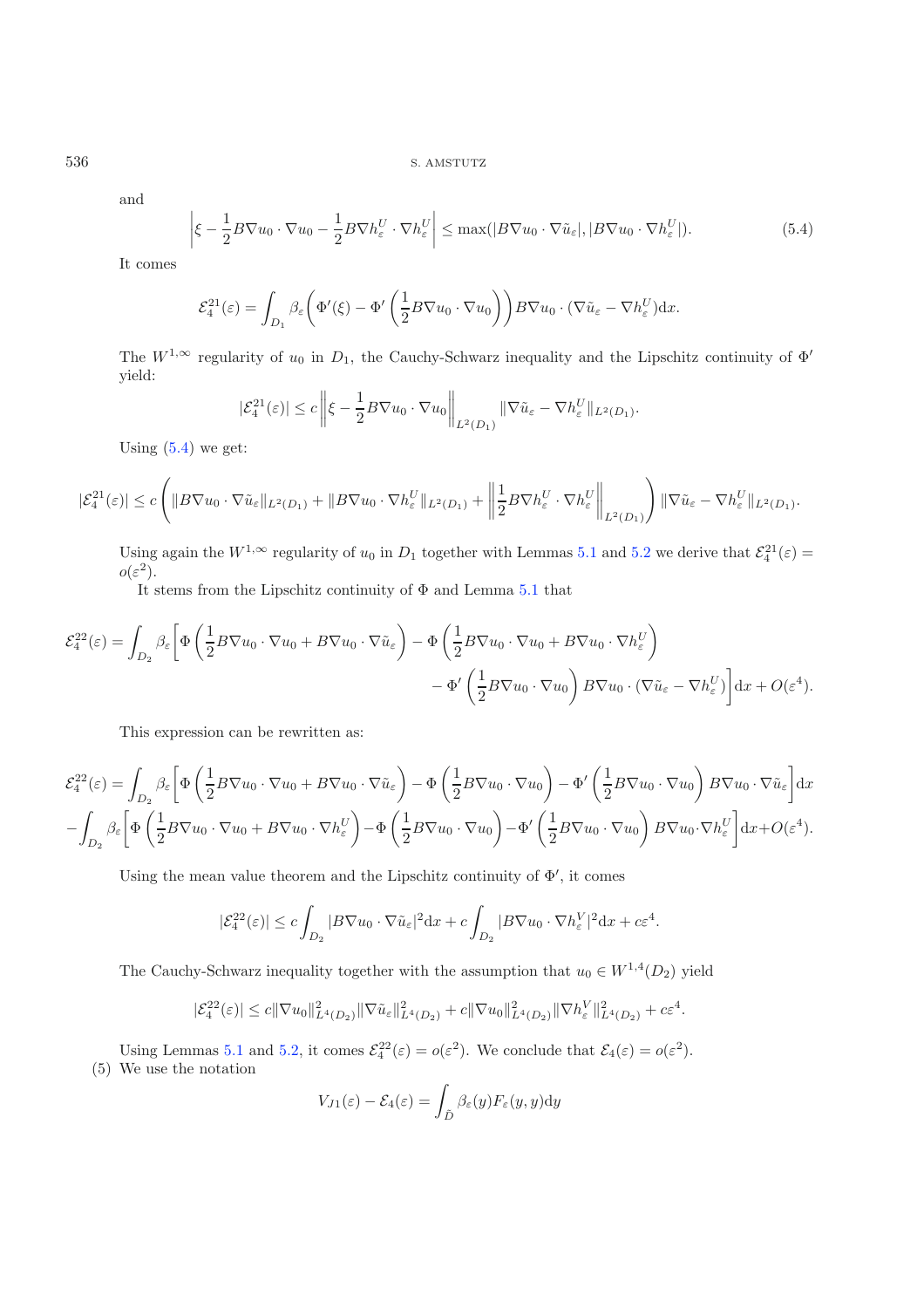<span id="page-14-0"></span>with

$$
F_{\varepsilon}(x,y) = \Phi\left(\frac{1}{2}B\nabla u_0(x) \cdot \nabla u_0(x) + B\nabla u_0(x) \cdot \nabla h_{\varepsilon}^U(y) + \frac{1}{2}B\nabla h_{\varepsilon}^U(y) \cdot \nabla h_{\varepsilon}^U(y)\right) - \Phi\left(\frac{1}{2}B\nabla u_0(x) \cdot \nabla u_0(x)\right) - \Phi'\left(\frac{1}{2}B\nabla u_0(x) \cdot \nabla u_0(x)\right)B\nabla u_0(x) \cdot \nabla h_{\varepsilon}^U(y).
$$
 (5.5)

We have in this way

<span id="page-14-1"></span>
$$
\mathcal{E}_5(\varepsilon) = \int_{\tilde{D}} \beta_{\varepsilon} F_{\varepsilon}(y, y) dy - \int_{\mathbb{R}^2} \beta_{\varepsilon}^* F_{\varepsilon}(x_0, y) dy.
$$
\n(5.6)

Next, we choose  $R \in (0, \eta]$  such that  $\beta_0$  and  $\beta_1$  are constant in  $B(x_0, R)$ . We split [\(5.6\)](#page-14-0) as

$$
\mathcal{E}_5(\varepsilon) = \int_{B(x_0,R)} \beta_{\varepsilon}^* F_{\varepsilon}(y,y) dy + \int_{\tilde{D}\setminus \overline{B(x_0,R)}} \beta_{\varepsilon} F_{\varepsilon}(y,y) dy - \int_{B(x_0,R)} \beta_{\varepsilon}^* F_{\varepsilon}(x_0,y) dy - \int_{\mathbb{R}^2 \setminus \overline{B(x_0,R)}} \beta_{\varepsilon}^* F_{\varepsilon}(x_0,y) dy.
$$

<span id="page-14-2"></span>We get  $\mathcal{E}_5(\varepsilon) = \mathcal{E}_5^1(\varepsilon) + \mathcal{E}_5^2(\varepsilon) + \mathcal{E}_5^3(\varepsilon)$  with

$$
\mathcal{E}_5^1(\varepsilon) = \int_{B(x_0,R)} \beta_{\varepsilon}^*[F_{\varepsilon}(y,y) - F_{\varepsilon}(x_0,y)] \mathrm{d}y,
$$

$$
\mathcal{E}_5^2(\varepsilon) = \int_{\tilde{D}\setminus \overline{B(x_0, R)}} \beta_{\varepsilon} F_{\varepsilon}(y, y) dy, \qquad \mathcal{E}_5^3(\varepsilon) = -\int_{\mathbb{R}^2 \setminus \overline{B(x_0, R)}} \beta_{\varepsilon}^* F_{\varepsilon}(x_0, y) dy.
$$

A change of variable yields (we recall that  $x_0$  is at the origin):

$$
\mathcal{E}_5^1(\varepsilon) = \varepsilon^2 \int_{\mathbb{R}^2} \chi_{B(0,R)}(\varepsilon x) \beta_{\varepsilon}^*(\varepsilon x) [F_{\varepsilon}(\varepsilon x, \varepsilon x) - F_{\varepsilon}(x_0, \varepsilon x)] \mathrm{d}x.
$$

From [\(5.5\)](#page-14-1) and the regularity assumptions, we obtain that

$$
\lim_{\varepsilon \to 0} \chi_{B(0,R)}(\varepsilon x) \beta_{\varepsilon}^*(\varepsilon x) [F_{\varepsilon}(\varepsilon x, \varepsilon x) - F_{\varepsilon}(x_0, \varepsilon x)] = 0 \qquad \forall x \in \mathbb{R}^2.
$$
\n(5.7)

<span id="page-14-3"></span>Now we write the decomposition

$$
F_{\varepsilon}(x,y) = \left[ \Phi\left( \frac{1}{2} B \nabla u_0(x) \cdot \nabla u_0(x) + B \nabla u_0(x) \cdot \nabla h_{\varepsilon}^U(y) + \frac{1}{2} B \nabla h_{\varepsilon}^U(y) \cdot \nabla h_{\varepsilon}^U(y) \right) \right]
$$
  

$$
- \Phi\left( \frac{1}{2} B \nabla u_0(x) \cdot \nabla u_0(x) + B \nabla u_0(x) \cdot \nabla h_{\varepsilon}^U(y) \right) \right]
$$
  

$$
+ \left[ \Phi\left( \frac{1}{2} B \nabla u_0(x) \cdot \nabla u_0(x) + B \nabla u_0(x) \cdot \nabla h_{\varepsilon}^U(y) \right) \right]
$$
  

$$
- \Phi\left( \frac{1}{2} B \nabla u_0(x) \cdot \nabla u_0(x) \right) - \Phi'\left( \frac{1}{2} B \nabla u_0(x) \cdot \nabla u_0(x) \right) B \nabla u_0(x) \cdot \nabla h_{\varepsilon}^U(y) \right].
$$

The Lipschitz continuity of  $\Phi$  and  $\Phi'$  yields

$$
|F_{\varepsilon}(x,y)| \leq c|\nabla h_{\varepsilon}^{U}(y)|^{2} + c|\nabla u_{0}(x)|^{2}|\nabla h_{\varepsilon}^{U}(y)|^{2} \qquad \forall x, y \in \tilde{D}.
$$
\n(5.8)

Using the regularity of  $u_0$  in  $B(x_0, R)$ , it follows that

$$
|F_{\varepsilon}(\varepsilon x, \varepsilon x)| + |F_{\varepsilon}(x_0, \varepsilon x)| \leq c|\nabla h_{\varepsilon}^U(\varepsilon x)|^2 = c|H_{\rho}^U(x)|^2 \qquad \forall x \in B(0, R/\varepsilon).
$$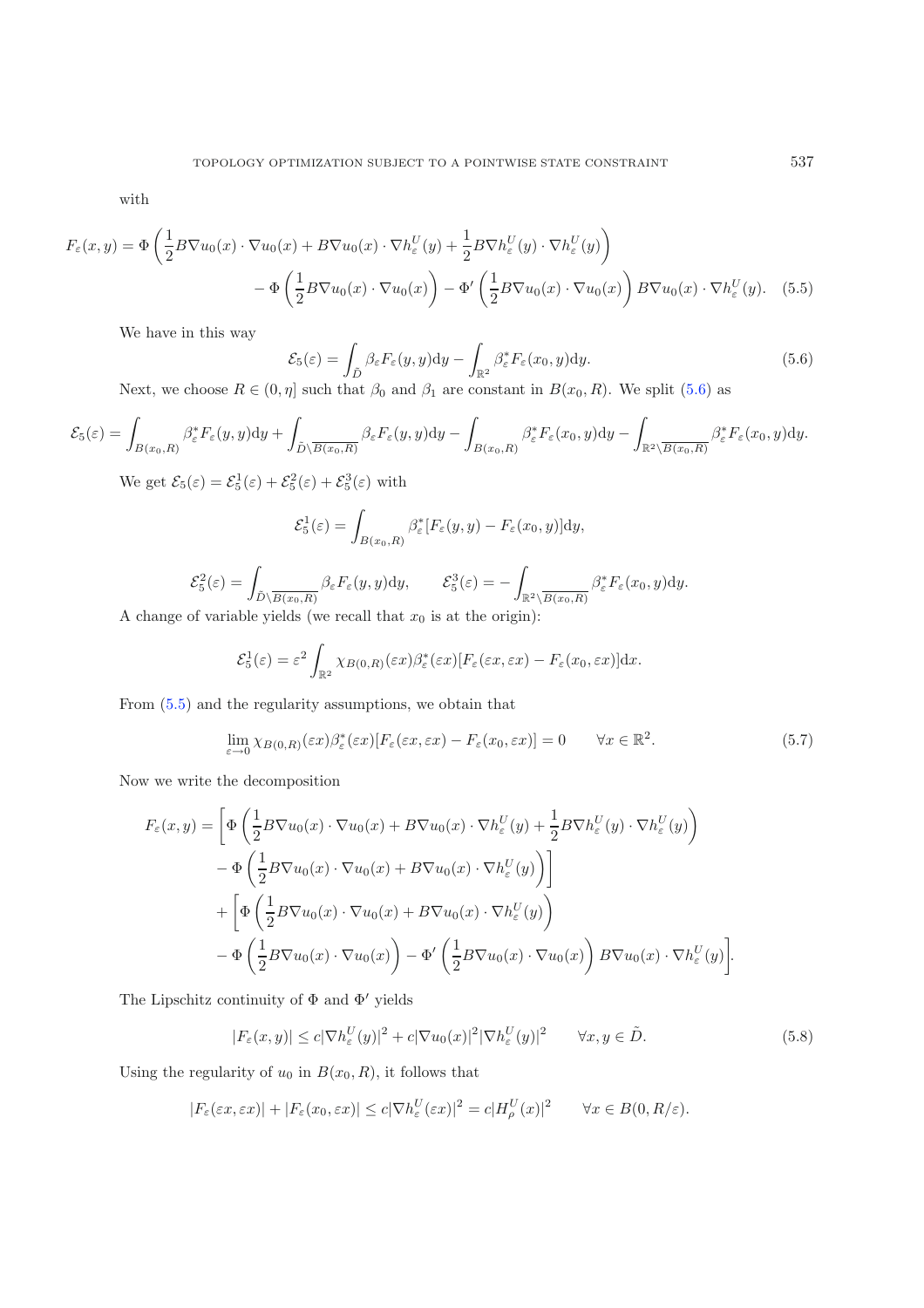<span id="page-15-1"></span>

FIGURE 1. Left: graph of the function  $\Theta_p$  for  $p = 1, 2, 3, 5, 10$ , respectively (from top to bottom); right: graph of the function  $\hat{\Psi}_{\pm 1}$  for  $p = 1, ..., 10$ , respectively (from bottom to top at  $t = 1$ .

The function  $H_{\nu}^U$  is defined by [\(4.17\)](#page-7-1) in  $\mathbb{R}^2 \setminus \overline{\omega}$  and constant in  $\omega$ . Therefore  $|H_{\nu}^U|^2$  is integrable over  $\mathbb{R}^2$ .<br>In consequence of this and (5.7), the Lobesnus dominated convergence theorem v In consequence of this and [\(5.7\)](#page-14-2), the Lebesgue dominated convergence theorem yields  $\mathcal{E}_5^1(\varepsilon) = o(\varepsilon^2)$ .<br>We bound  $\mathcal{E}_5^2(\varepsilon)$  with the help of (5.8) and the Cauchy-Schwarz inequality. We obtain We bound  $\mathcal{E}_5^2(\varepsilon)$  with the help of [\(5.8\)](#page-14-3) and the Cauchy-Schwarz inequality. We obtain

$$
|\mathcal{E}_5^2(\varepsilon)| \leq c \|\nabla h_{\varepsilon}^U\|_{L^2(\tilde{D}\setminus\overline{B(x_0,R)})}^2 + c\|\nabla u_0\|_{L^4(\tilde{D}\setminus\overline{B(x_0,R)})}^2 \|\nabla h_{\varepsilon}^U\|_{L^4(\tilde{D}\setminus\overline{B(x_0,R)})}^2.
$$

Then Lemma [5.1](#page-10-3) provides  $\mathcal{E}_5^2(\varepsilon) = O(\varepsilon^4)$ . In a similar way we obtain that  $\mathcal{E}_5^3(\varepsilon) = O(\varepsilon^4)$ .<br>When  $\varepsilon$  is sufficiently small, we have (6) When  $\varepsilon$  is sufficiently small, we have

$$
\mathcal{E}_6(\varepsilon) = (\beta_1^* - \beta_0^*) \int_{\omega_\varepsilon} \left[ \Phi \left( \frac{1}{2} B \nabla u_0(x) \cdot \nabla u_0(x) \right) - \Phi \left( \frac{1}{2} B \nabla u_0(x_0) \cdot \nabla u_0(x_0) \right) \right] dx.
$$

Using the Lipschitz continuity of  $\Phi$  and the  $\alpha$ -Hölder continuity of  $\nabla u_0$  in the vicinity of  $x_0$ , we derive that  $\mathcal{E}_6(\varepsilon) = O(\varepsilon^{2+\alpha})$ . This completes the proof of Theorem [4.3.](#page-9-1)

### 6. Example of penalty function

<span id="page-15-0"></span>Given a real parameter  $p \geq 1$ , we consider the penalty function:

$$
\Phi_p(t) = \Theta_p\left(\frac{t}{M}\right)
$$

with

$$
\Theta_p : \mathbb{R}_+ \rightarrow \mathbb{R}_+,
$$
  
\n
$$
t \mapsto (1+t^p)^{1/p} - 1.
$$

The function  $\Theta_p$  is plotted in Figure [1.](#page-15-1) It is straightforward to check that  $\Theta_p$  satisfies the assumptions of Theorem [4.3](#page-9-1) for every  $p \geq 1$ . Furthermore, when p goes to infinity,  $\Theta_p$  converges uniformly on  $\mathbb{R}_+$  to the non-differentiable function:

$$
\Theta_{\infty}(t) = \begin{cases} 0 & \text{if } t \le 1, \\ t - 1 & \text{if } t \ge 1. \end{cases}
$$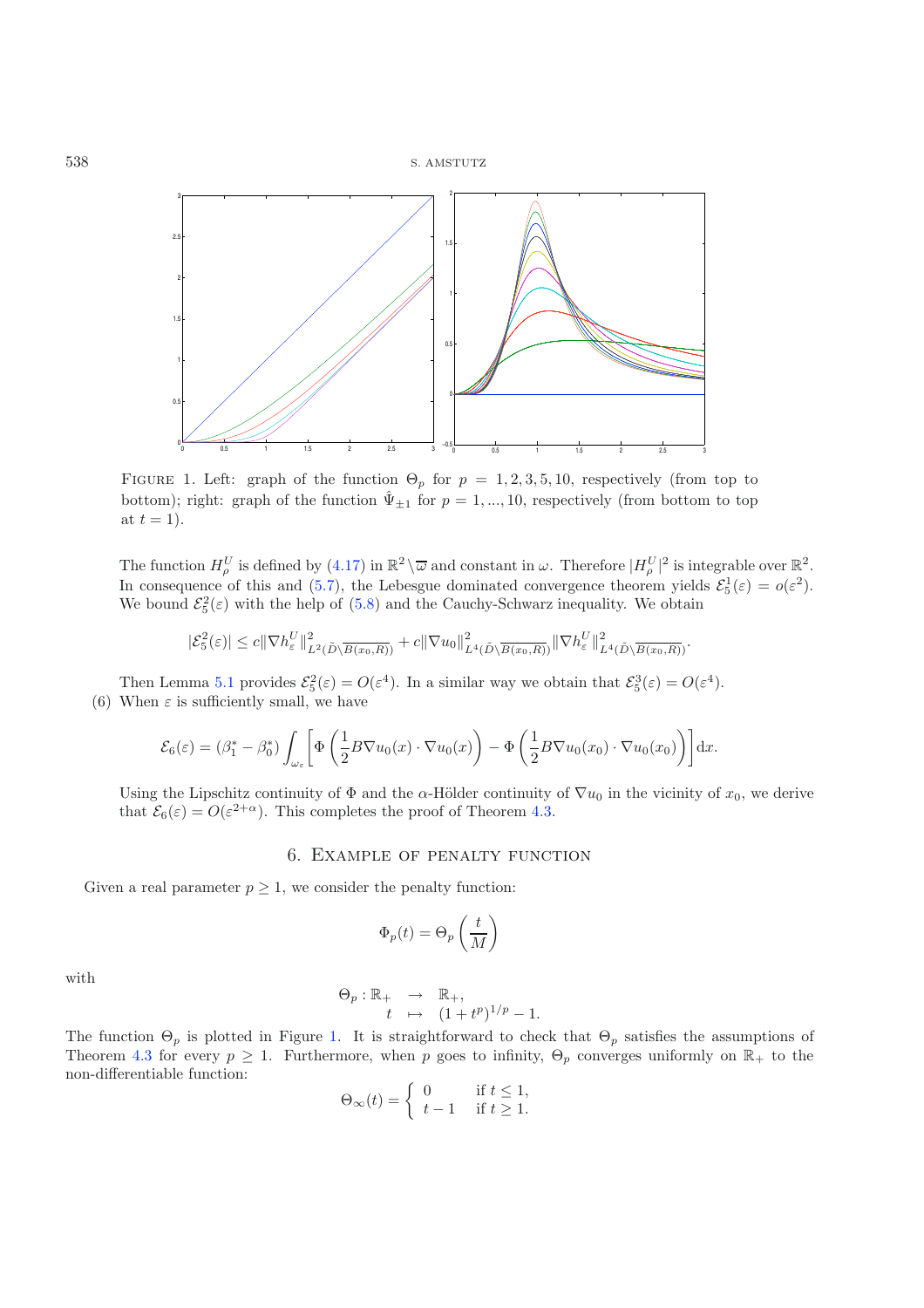The function  $\hat{\Psi}_{\rho}$  associated with  $\Theta_p$  is also represented in Figure [1](#page-15-1) for  $\rho = \pm 1$  and p varying from 1 to 10. Actually, when condition [\(2.1\)](#page-1-3) is fulfilled, only the values of  $\hat{\Psi}_{\rho}$  for  $\rho = \frac{\alpha_{\rm in}-\alpha_{\rm out}}{\alpha_{\rm out}+\alpha_{\rm in}} \approx -1$ <br>are of interest. The deuble integral (4.24) has been computed by a supplementative method are of interest. The double integral [\(4.24\)](#page-10-4) has been computed by a quadrature method.

# 7. Algorithm

<span id="page-16-2"></span><span id="page-16-0"></span>We come back to the problem described in Section [2.](#page-1-0) As said in Section [2.2,](#page-2-3) the proposed algorithm is based on the conjecture that local minimizers of [\(2.4\)](#page-2-1) are close (because  $\beta_{\text{out}} \neq 0$ ) to local minimizers of the problem

$$
\min_{\Omega \in \mathcal{E}} I_{\Omega}(u_{\Omega}) + \gamma \int_{\tilde{D}} \beta_{\Omega} \Phi_{\infty} \left( \frac{1}{2} B \nabla u_{\Omega} \cdot \nabla u_{\Omega} \right) dx \quad \text{subject to (2.2)}
$$

provided that  $\gamma$  is large enough. Because  $\Phi_{\infty}$  does not fulfill the assumptions of Theorem [4.3,](#page-9-1) we replace  $\Phi_{\infty}$ by  $\Phi_p$  and let p go to infinity. The algorithm reads as follows.

- (1) Choose  $\gamma$  large enough, an increasing sequence  $(p_n)_{n\in\mathbb{N}}$  of positive numbers tending to infinity and an initial domain  $\Omega_0 \in \mathcal{E}$ . Set  $n = 0$ .
- (2) Iterate:
	- Starting from the domain  $\Omega_n$ , find  $\Omega_{n+1}$  (local) solution of the problem

<span id="page-16-3"></span>
$$
\min_{\Omega \in \mathcal{E}} I_{\Omega}(u_{\Omega}) + \gamma \int_{\tilde{D}} \beta_{\Omega} \Phi_{p_n} \left( \frac{1}{2} B \nabla u_{\Omega} \cdot \nabla u_{\Omega} \right) dx \quad \text{subject to (2.2)};
$$
\n(7.1)

• Increment  $n \leftarrow n + 1$ .

# 8. Numerical results

<span id="page-16-1"></span>In all the computations we take the conductivity coefficients  $\alpha_{in} = \beta_{in} = 1$  and  $\alpha_{out} = \beta_{out} = 10^{-5}$ . The objective functional to be minimized is

$$
I_{\Omega}(u_{\Omega}) = |\Omega| + \lambda K_{\Omega}(u_{\Omega}), \qquad (8.1)
$$

where  $|\Omega|$  is the Lebesgue measure of  $\Omega$  and  $K_{\Omega}(u_{\Omega})$  is the energy

$$
K_{\Omega}(u_{\Omega}) = \int_{D} \alpha_{\Omega} |\nabla u_{\Omega}|^2 dx = \int_{\Gamma_N} gu_{\Omega} ds.
$$

The topological sensitivity of  $|\Omega|$  is obvious, and, using the notations of Theorem [4.3,](#page-9-1) that of the energy functional is (see [\[6\]](#page-20-11) or apply Thm. [4.3](#page-9-1) with  $\Phi = 2\text{Id}$ ,  $B = I$ ,  $\tilde{D} = D$  and  $\beta_{\Omega} = \alpha_{\Omega}$ ):

$$
K_{\Omega_{\varepsilon}}(u_{\Omega_{\varepsilon}}) - K_{\Omega}(u_{\Omega}) = -2\pi \varepsilon^2 \alpha_{\Omega}(x_0)\rho |\nabla u_{\Omega}(x_0)|^2 + o(\varepsilon^2).
$$

We consider an isotropic constraint  $(B = I)$  over the whole domain  $(D = D)$ . We apply the algorithm described in Section [7](#page-16-0) with  $p_n = 8 \times 2^n$ , as it turns out in the proposed examples that starting with  $p_0 = 8$  does not raise any numerical difficulty and allows a gain of time. The internal minimization problem [\(7.1\)](#page-16-2) is solved using the algorithm described in [\[7\]](#page-20-4), which is based on a level-set domain representation and successive approximations of topological optimality conditions. We assume that  $\mathcal E$  contains all the domains which can be obtained in this way. Since this procedure requires many evaluations of  $\hat{\Psi}_{\pm 1}$ , this function is tabulated for each value of p, with the sampling points concentrated at the locations of sharp variations. In every example, we take  $M = 2$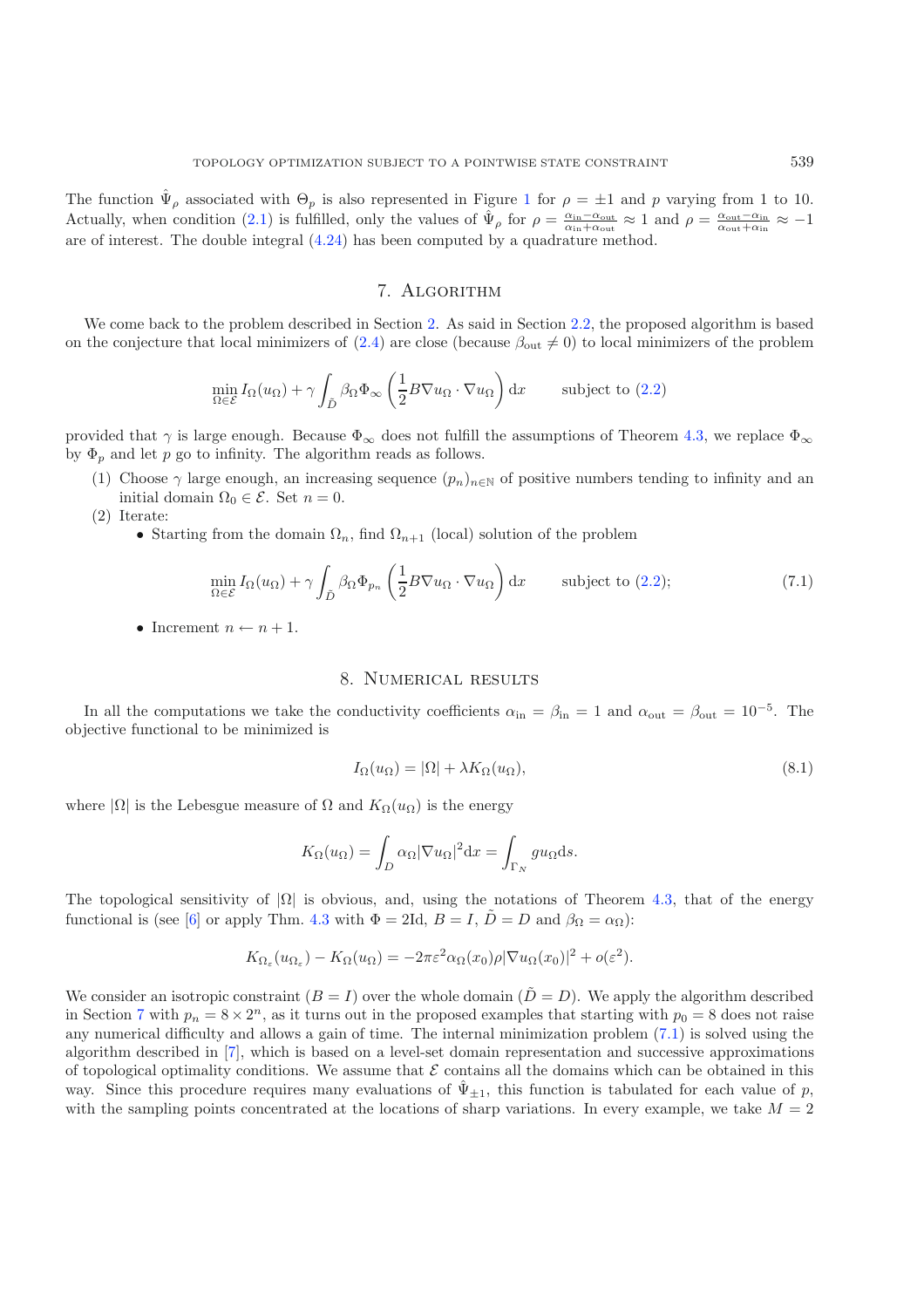<span id="page-17-1"></span>

FIGURE 2. Computational domain and boundary conditions for the L-shaped conductor (left), unconstrained solution (right).

|        |                 | $1(0)$ <sup>#</sup> | CPU time(s) |
|--------|-----------------|---------------------|-------------|
|        | 1.5225   0.7777 |                     | 193         |
| $10^3$ | 1.0807          | 0.7899              | 249         |
| 10     | 1.0177          | 0.7922              | 387         |
| 10٠    | 0.9615          | 0.8002              | 468         |

Table 1. L-shaped conductor: data obtained after 3 iterations.

and a full domain initialization, *i.e.*  $\Omega_0 = D$ . In order to measure a possible constraint violation, we will compute the number

$$
Q(\Omega) = \max_{x \in \Omega} \sqrt{\frac{\frac{1}{2} |\nabla u_{\Omega}(x)|^2}{M}}.
$$

The computations are performed with the help of the PDE Toolbox of Matlab which generates P1 finite elements.

# 8.1. **L-shaped conductor**

We consider as first example the domain depicted in Figure [2](#page-17-0) (left) and the objective functional  $(8.1)$ . We use a regular mesh containing 36 241 nodes. For comparison, we first solve the unconstrained problem ( $\gamma = 0$ ) with  $\lambda = 1$  (see Fig. [2,](#page-17-0) right). As expected, the singularity of the solution at the re-entrant corner is preserved.

### 8.1.1. *Influence of the penalty coefficient* γ

We now run the algorithm with the same multiplier  $\lambda = 1$  and different values of  $\gamma$ . Each time, we perform 3 iterations, corresponding to the parameters  $p_0 = 8$ ,  $p_1 = 16$  and  $p_2 = 32$ . Some numerical data related to the final domain  $\Omega^{\sharp}$  are reported in Table [1.](#page-17-1) Unsurprisingly,  $Q(\Omega^{\sharp})$  decreases as  $\gamma$  increases, whereas the computer time increases. This computer time is measured on a standard PC equipped with a 2.4 GHz processor. We notice that the constraint is almost fulfilled for  $\gamma = 10^4$ . When  $\gamma = 10^5$ , the bound M is not attained at iteration 3, but we can get  $Q(\Omega^{\sharp})$  closer to 1 by continuing the iterations. For instance, we obtain  $Q(\Omega^{\sharp})=0.9945$  by iterating up to  $p = 256$ .

In view of these results, we now fix  $\gamma = 10^4$ . This value will be used in all the computations presented in the sequel.

### 8.1.2. *Influence of the number of iterations*

The domains obtained at the end of some selected iterations are shown in Figure [3.](#page-18-0) We observe that there is nearly no more evolution after iteration 3 ( $p = 32$ ).

<span id="page-17-0"></span>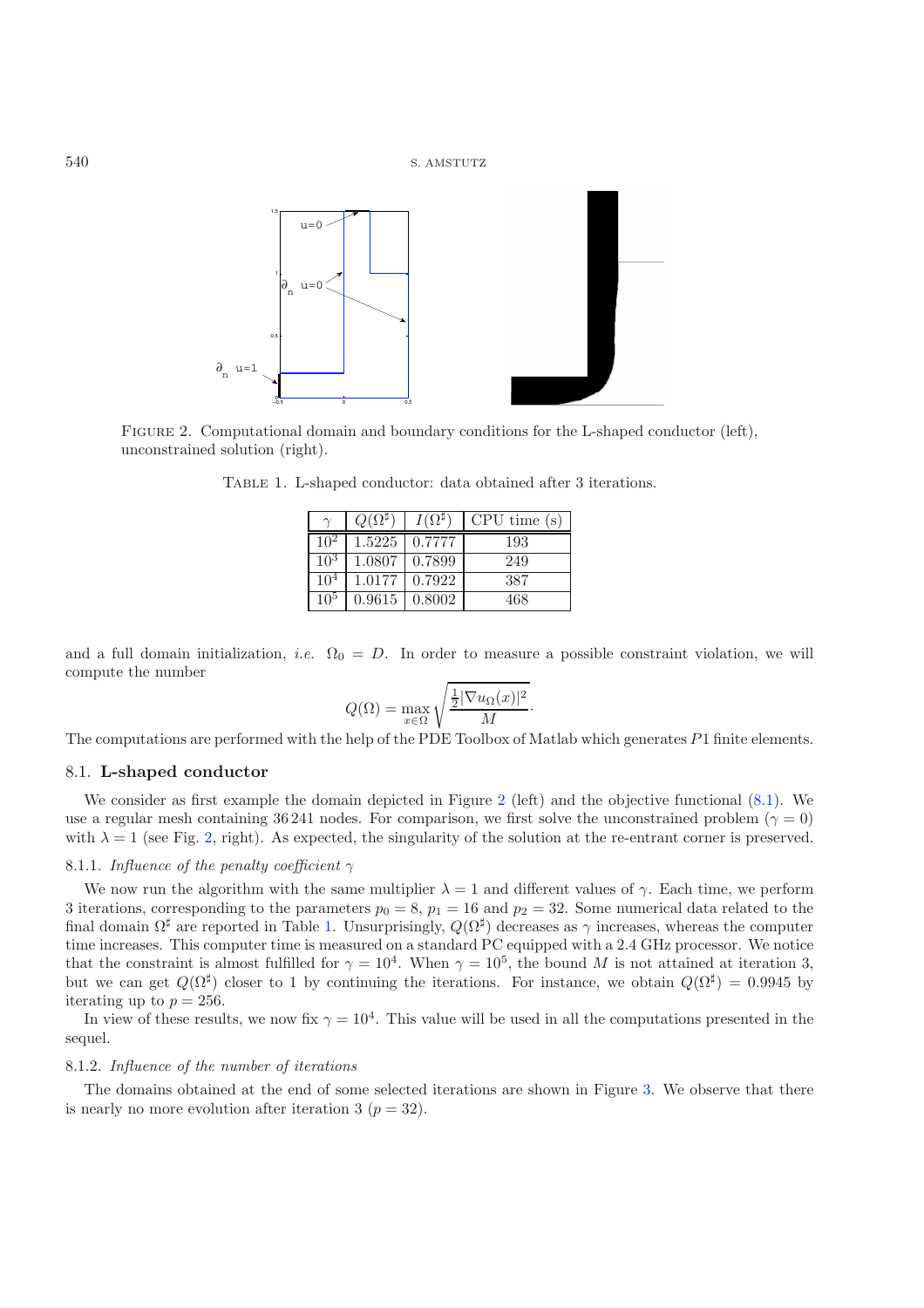<span id="page-18-0"></span>

FIGURE 3. L-shaped conductor with  $\lambda = 1$  and  $\gamma = 10^4$ : snapshots for  $p = 8$ ,  $p = 32$  and  $p = 128$  (from left to right).

<span id="page-18-1"></span>

Figure 4. Computational domain for the U-shaped conductor.

### 8.2. **U-shaped conductor**

We consider now an U-shaped conductor (see Fig. [4\)](#page-18-1), discretized with the help of 36 241 nodes. The domain obtained when solving the unconstrained problem with  $\lambda = 1$  is depicted in Figure [5,](#page-19-0) left. Then we run two computations with the constraint (see Fig. [5,](#page-19-0) middle and right). Each time we perform 3 iterations (up to  $p = 32$ .

- (1) **Case 1:**  $\lambda = 1$ . The obtained domain  $\Omega^{\sharp}$  satisfies  $Q(\Omega^{\sharp}) = 1.0028$ .
- (2) **Case 2:**  $\lambda = 0.5$ . We arrive at  $Q(\Omega^{\sharp}) = 0.9884$ .

### 8.3. **S-shaped conductor**

The description and the obtained domain  $\Omega^{\sharp}$  for this problem are given in Figure [6.](#page-19-1) We have taken  $\lambda = 0.5$ , a mesh with 15 641 nodes, and performed 5 iterations (up to  $p = 128$ ), which used 204 s of CPU time. We have got  $Q(\Omega^{\sharp})=0.9905$ .

## 8.4. **X-shaped conductor**

We consider a last example (see Fig. [7\)](#page-19-2) for which topology changes actually occur. The results obtained with  $\lambda = 1$  and a mesh of 20769 nodes in the unconstrained and constrained cases are shown in Figure [8,](#page-20-14) left and middle. For this latter case we have performed 5 iterations and we have got  $Q(\Omega^{\sharp})=0.991$ . We notice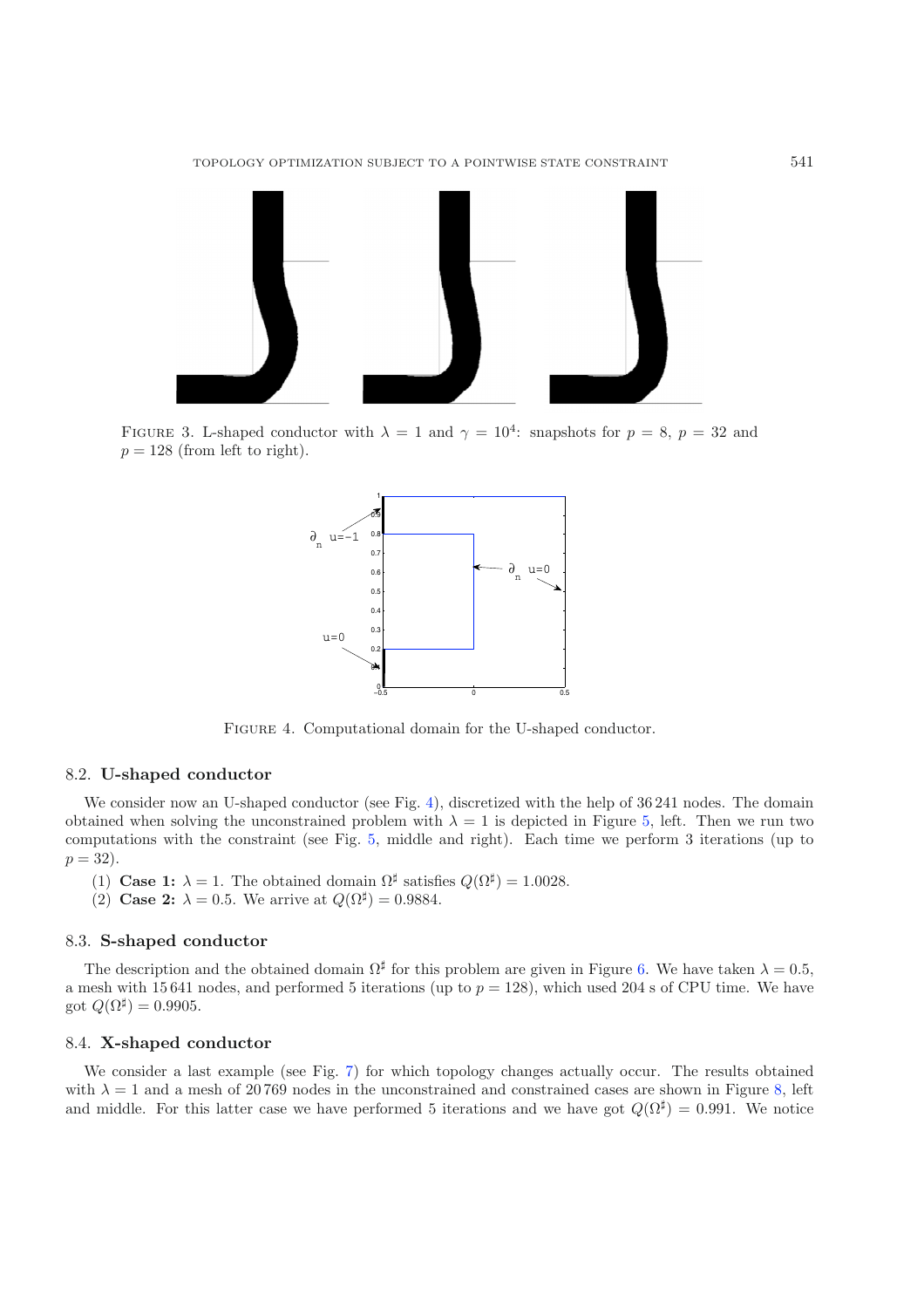<span id="page-19-0"></span>

FIGURE 5. Final design for the U-shaped conductor: unconstrained case ( $\lambda = 1$ , left), case 1  $(\lambda = 1, \text{ middle})$ , case 2  $(\lambda = 0.5, \text{ right})$ .

<span id="page-19-1"></span>

FIGURE 6. S-shaped conductor.

<span id="page-19-2"></span>

FIGURE 7. Computational domain for the X-shaped conductor.

that the two solutions do not have the same topology. Then we have performed the same computation on a finer mesh (82 497 nodes, see Fig. [8,](#page-20-14) right,  $Q(\Omega^{\sharp})=1.0014$ ).

# 8.5. **Conclusion**

In contrast to standard algorithms based only on energy minimization, the proposed algorithm performs a pointwise control of the state, and consequently avoids undesirable geometric singularities. Such singularities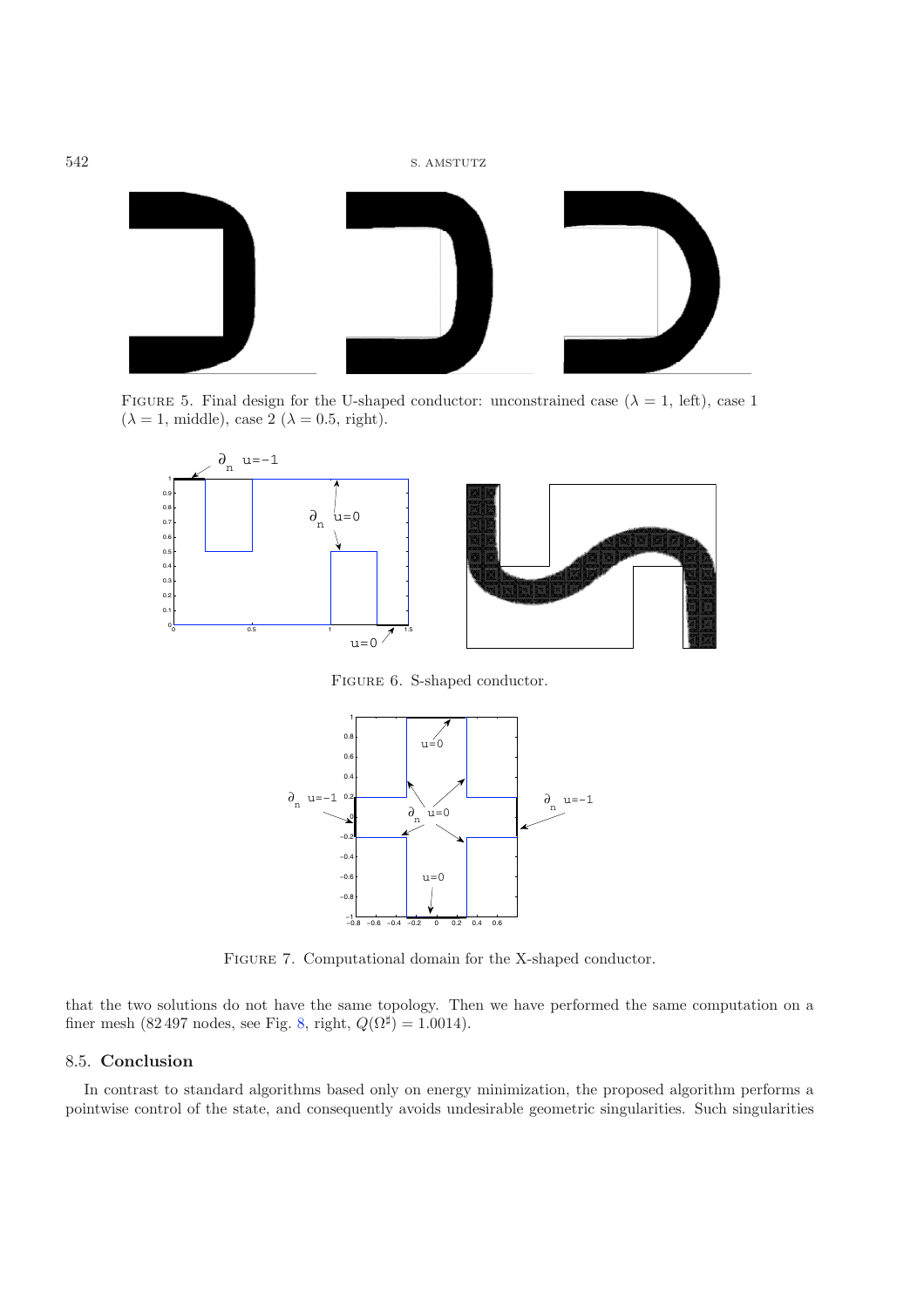<span id="page-20-14"></span>

Figure 8. Unconstrained (left) and constrained (middle for the first mesh, right for the second mesh) solutions for the X-shaped conductor.

are allowed to be present at the initialization since the domain is not bound to stay in the feasible set during the iterations. In return, the constraint can be slightly violated when the algorithm is stopped. This shortcoming can be easily bypassed by choosing M slightly lower than the targeted value. As already observed in classical optimization, the choice of the penalization coefficient  $\gamma$  is a matter of compromise between the risk of significant violation of the constraint if  $\gamma$  is too small and the ill-conditioning of the internal minimization problem [\(7.1\)](#page-16-2) if  $\gamma$  is too large, resulting in an increase of the computer cost. In practice, a few tries lead to a suitable value. Finally, we point out that we have always used a regular and relatively fine mesh in order to capture the singularities without influencing the optimization, but the use of a locally refined mesh, constructed in an appropriate way at the beginning or adaptive, could significantly reduce the computational effort.

### **REFERENCES**

- <span id="page-20-13"></span>[1] R.A. Adams, Sobolev spaces, Pure and Applied Mathematics **65**. Academic Press [A subsidiary of Harcourt Brace Jovanovich, Publishers], New York-London (1975).
- <span id="page-20-0"></span>[2] G. Allaire, Shape optimization by the homogenization method, Applied Mathematical Sciences **146**. Springer-Verlag, New York (2002).
- <span id="page-20-5"></span>[3] G. Allaire, F. Jouve and H. Maillot, Topology optimization for minimum stress design with the homogenization method. Struct. Multidiscip. Optim. **28** (2004) 87–98.
- <span id="page-20-3"></span>[4] G. Allaire, F. Jouve and A.-M. Toader, Structural optimization using sensitivity analysis and a level-set method. J. Comput. Phys. **194** (2004) 363–393.
- <span id="page-20-9"></span>[5] G. Allaire, F. de Gournay, F. Jouve and A.-M. Toader, Structural optimization using topological and shape sensitivity via a level set method. Control Cybern. **34** (2005) 59–80.
- <span id="page-20-11"></span>[6] S. Amstutz, Sensitivity analysis with respect to a local perturbation of the material property. Asymptot. Anal. **49** (2006) 87–108.
- <span id="page-20-4"></span>[7] S. Amstutz and H. Andrä, A new algorithm for topology optimization using a level-set method. *J. Comput. Phys.* **216** (2006) 573–588.
- <span id="page-20-12"></span>[8] J. Appell and P.P. Zabrejko, Nonlinear superposition operators, Cambridge Tracts in Mathematics **95**. Cambridge University Press, Cambridge (1990).
- <span id="page-20-1"></span>[9] M.P. Bendsøe and N. Kikuchi, Generating optimal topologies in structural design using a homogenization method. Comput. Methods Appl. Mech. Engrg. **71** (1988) 197–224.
- [10] M.P. Bendsøe and O. Sigmund, Topology optimization, Theory, methods and applications. Springer-Verlag, Berlin (2003).
- <span id="page-20-8"></span><span id="page-20-2"></span>[11] J.F. Bonnans, J.C. Gilbert, C. Lemaréchal and C.A. Sagastizábal, Numerical optimization, Theoretical and practical aspects. Universitext, Springer-Verlag, Berlin, Second Edition (2006).
- <span id="page-20-6"></span>[12] M. Burger and R. Stainko, Phase-field relaxation of topology optimization with local stress constraints. SIAM J. Control Optim. **45** (2006) 1447–1466 (electronic).
- <span id="page-20-10"></span>[13] M. Burger, B. Hackl and W. Ring, Incorporating topological derivatives into level set methods. J. Comput. Phys. **194** (2004) 344–362.
- <span id="page-20-7"></span>[14] P. Duysinx and M.P. Bendsøe, Topology optimization of continuum structures with local stress constraints. Internat. J. Numer. Methods Engrg. **43** (1998) 1453–1478.